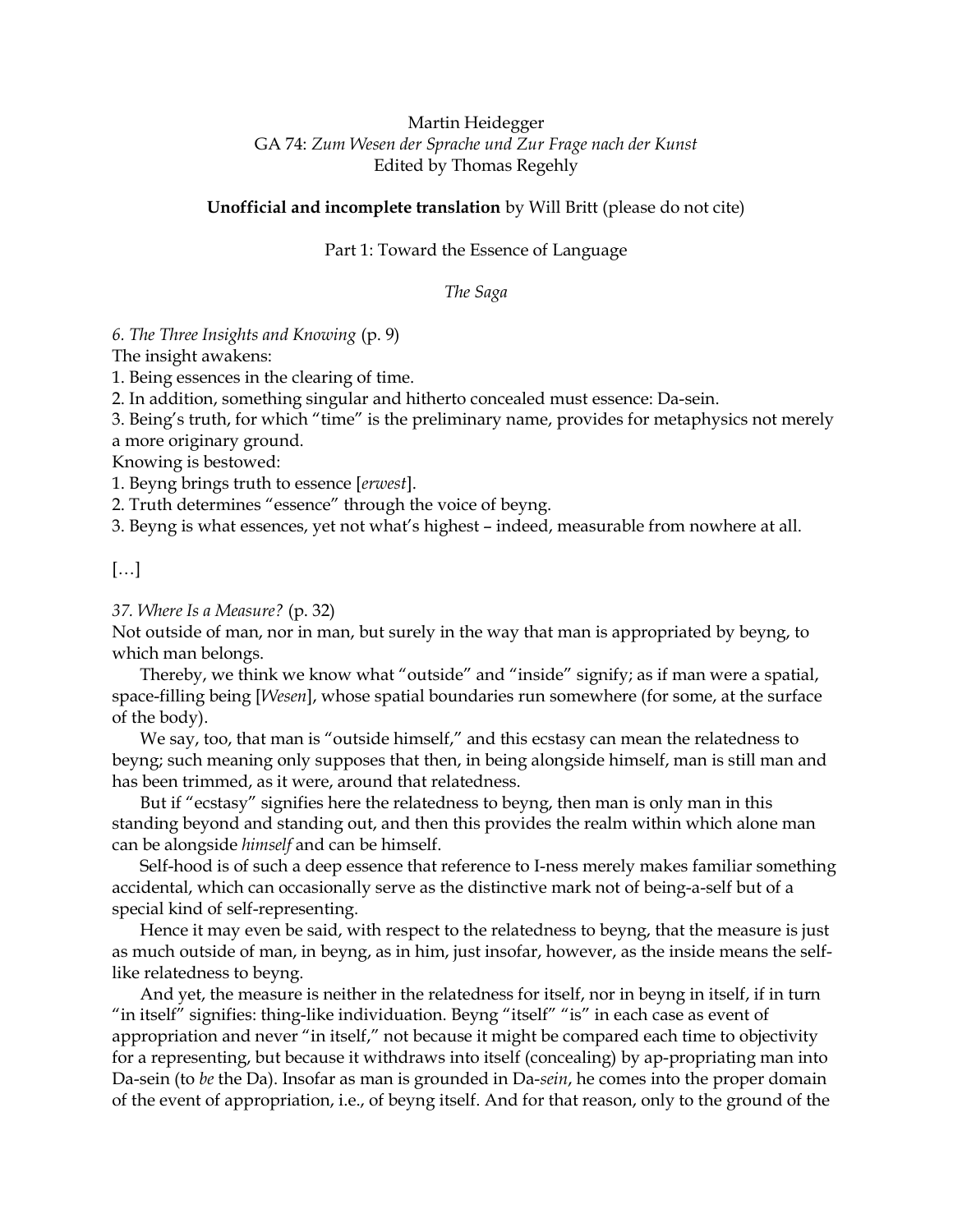human essence may the name of a being [*eines Seins*] be addressed in the sense that man is Dasein (inheres in the Da). That plants and animals, mountains and rivers also "are" and, as befits this being, belong to what-is, is of another sort and not to be elucidated through a series of levels directed otherwise: stone, plant, animal, man, angel, God (for here, "spirit," spiritual possession, and lack of representation, or graduated levels – monadology – is guiding).

But why are we looking for a measure? To what extent is something such as requires measuring?

Measure means how much, how far, the whither of belonging; but also moderation, staying within one's entitlements, to which man has been consigned as one who essences.

Staying within is, as inherence in the Da-, readying and preserving the clearing of beyng, by which everything is first handed over to its essence from out of the word.

Such a measure as staying within what has been allotted is only questionable because and where beyng itself bears the essence of what-is by clearing. But this is determined for man.

Where a measure is, there is the nearness of repose, that inceptive gathering of all history in the event.

Only where a measure can be is also the measureless, which achieves its greatest extremity in the movedness of power and its essence as machination.

We are still hardly fit to think beyng, since we are familiar with it only in the disguise that metaphysics has cast over it in the "form" of beingness, which runs us directly into what is attenuated and empty.

Still we are seeking, not for the first time alienated from beyng, to replace that empty beingness with "something symbolic," i.e., just exactly to confirm it in its still-conceded essential validity; for how else could this wandering addiction to groundless and invented symbols still trigger activities and let man, ignorant of his expulsion from being, search for a "myth"?

Even if we admit that we no longer have any "myth," which admission could be a step toward meditation, we take this barely attempted and blindly ventured step back by just aiming to find a "myth" or to replace the not yet found one with something invented.

But "myth" has been for a long time merely the counter-word to "logos," which in modernity is conceived as "reason." And "myth" then becomes "the irrational" practically for free. "Myth" is the word that is supposed to name the pre-inceptive realm, in which being has not yet come into the open. It always remains "negative," namely in a "negativity" that every time has as its presupposition the onset of "Ratio." And for that reason, all talk of "myth" is only bad "rationalism" that goes off-track and can never find a ground on which a decision about truth, i.e., about its essence, could succeed.

The apparent conflict over myth and logos corresponds only to the decisionlessness of an age in which, fully concealed, being's abandonment of what-is completes itself.

[…]

46. Time-Space (cf. Contributions, "Grounding"), p. 39

Time-space initially appears like the emptiness that is sparsely filled by what-is and yet unfillable.

Is it not itself the fullness of the essencing of beyng's truth? […]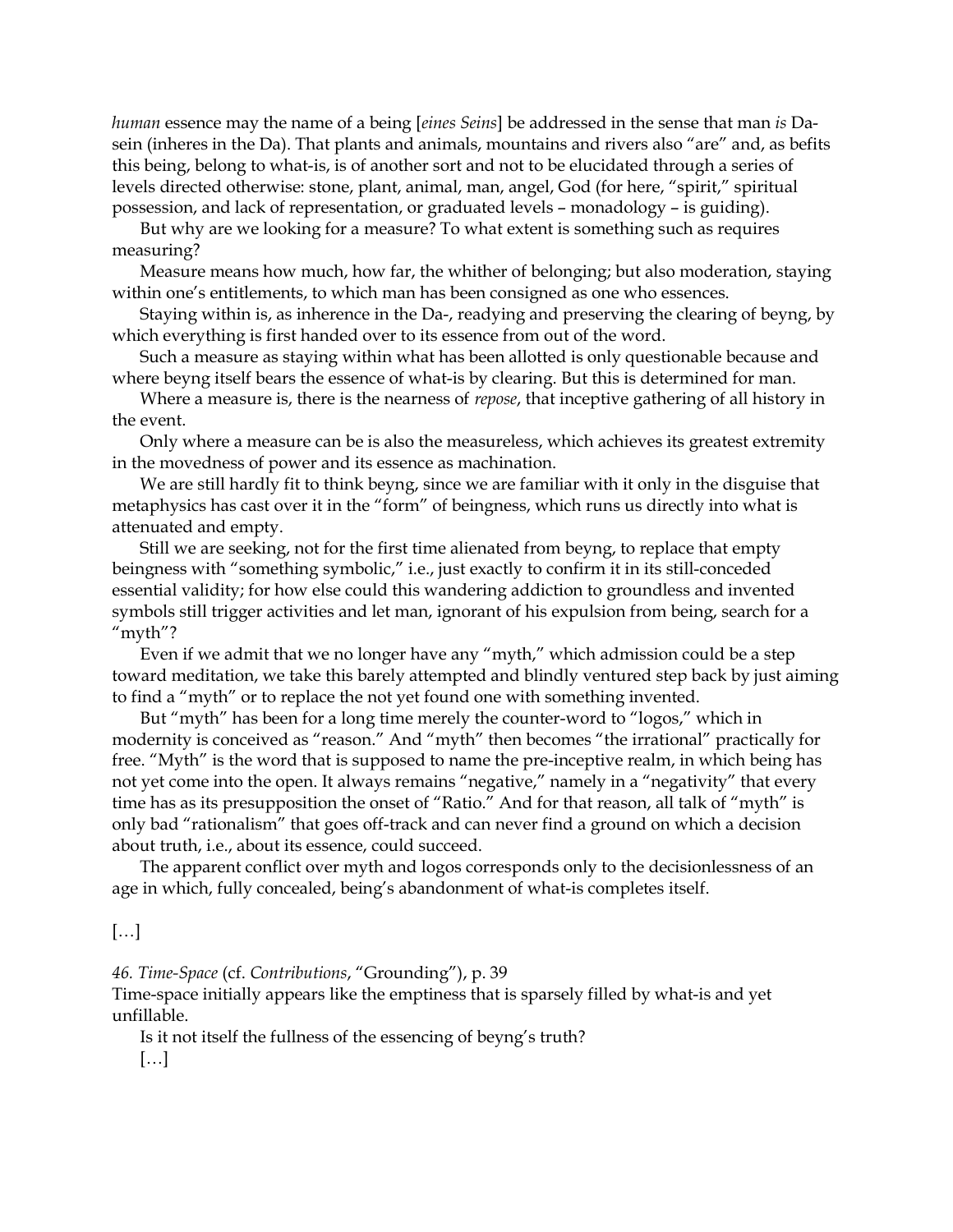### The Word On the Essence of Language

### (A Projection of a Hint)

#### The Cheering Aspect of the Word (p. 43)<sup>1</sup>

The word cheers: it clears by bringing joy, in that for the (one saying) it refers [or: interprets, bedeutet] the structure [Gefüge] into beyng.

Be-deuten: to concern [angehen] in beckoning and to escort into the secret [Hehl].

The cheerful [Das Heitere] essences in the secret.

The cheering secret.

The cheering aspect of the word is simultaneously the way in which it accommodates [behaust] - keeps secret [verhehlt] in the accommodation - the human essence and with it what-is [Seyende] as such.

#### The Birth of Language (p. 43)<sup>2</sup>

Height hints at the greeting of depth. Sows from on high the seeds of the word. Brings from the depths word's ripening into saga. Protects silence for the unspoken. Builds from silence the accommodation of man: language. Prior to man rules his essence, Calls to birth the pure accommodation, In auguring the cradle of dwelling.

Language is the singular first accommodation of man. Earth becomes cultivable, world becomes usable, earth bears world, and world supports earth only in the lingering expanse, which is consigned to language to be kept safe.

Language accommodates man by granting commemoration [Gedächtnis] a dwelling in the event's lingering expanse. [commemoration is the human essence]

The expanse is the tending nearness of the cleared distance. The while is the sparing hesitation of clearing arrival.<sup>3</sup> While and expanse are uniquely unified, in essence the same. This is the secret [Hehl].

The secret is the cradle of the open region, which is cleared for the gathering that closes up.<sup>4</sup>

Fencing [Hehlen] is the sheltering that appropriates. To it belongs at once the unsheltering that dedicates (the unhiding [Enthehlen]) and the concealing that consigns (keeping the secret [Verhehlen]).

<sup>&</sup>lt;sup>1</sup> [Cf. GA 4:16ff., trans. p. 34ff., where das Heitere, what cheers or brightens, is linked to *verweilen* (lingering), die offene Helle (open brightness), and making space, then eventually to truth. See my translation of the relevant passage at the end of this document.]

<sup>2</sup> [Taken surprisingly literally.]

<sup>&</sup>lt;sup>3</sup> [Both are aspects of clearing because time-space depends on the clearing.]

<sup>4</sup> [The secret = time-space. So, beyng's essencing (= the event) as hesitating refusal clears a time-space for concealing; this time-space opens the open region within which what-is can show up and beyng/mystery can be kept safe.]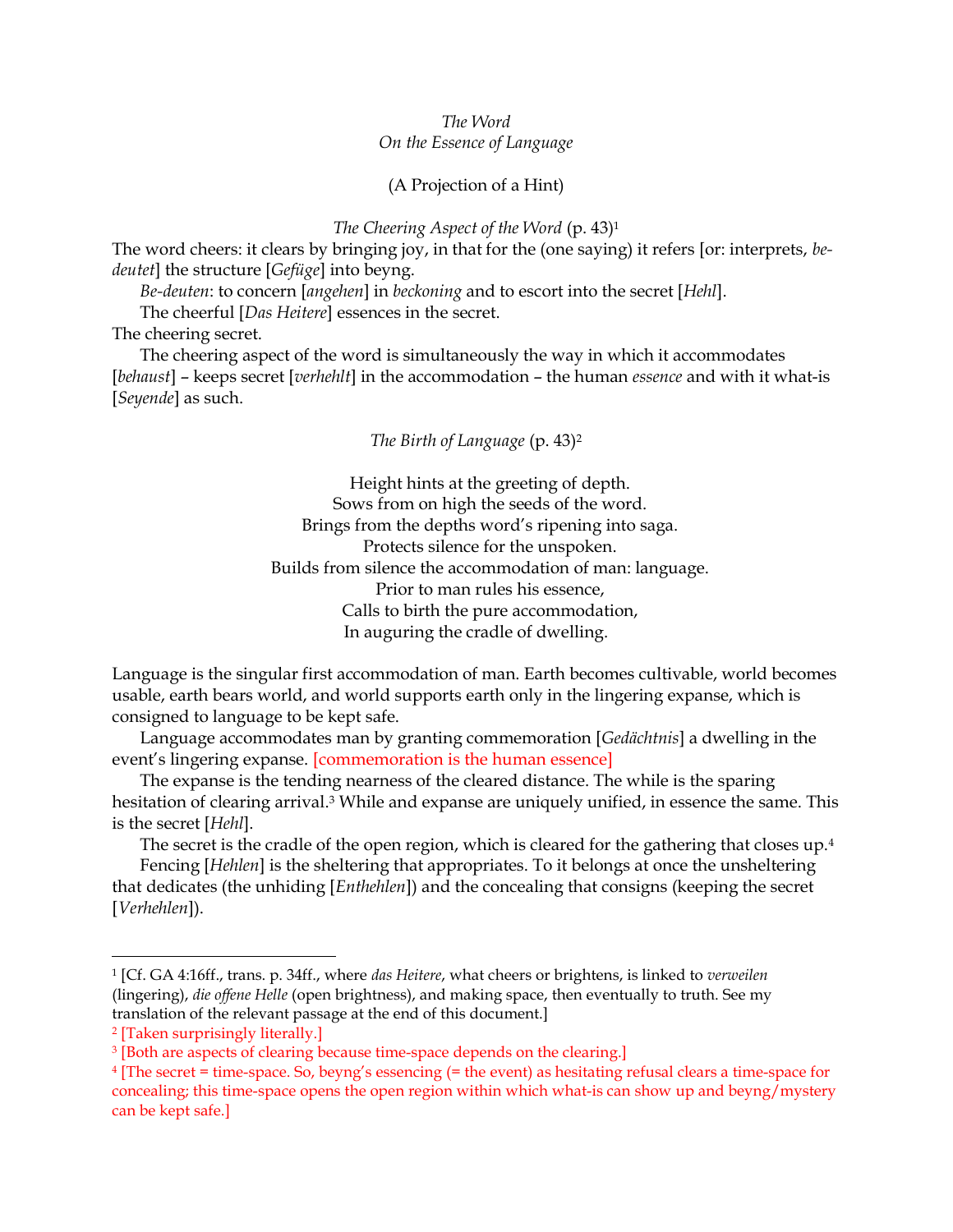Fencing permits the internal relation [*das Innige*] between the expanse and the while, from which all time-space first stands forth; its unity not only essences prior to time and space, but it is not yet at all familiar with time as succession of nows or space as the realm of bodily extension.

The while is the pre-temporal appropriating of time.

The expanse is the pre-spatial appropriating of space.

The expanse tends by bringing near in hesitant sparing. The while spares by hesitating in the bringing near that tends.

The lingering expanse is not familiar with the empty uniformity of time and space. Strange to it, as well, is the limitation to mere extension – of bodies and of passage.

The secret is the heart of the non-temporal, pre-spatial time-space as which the intimacy of the lingering expanse takes place.

The heart's essence is the secret. Therefore, too, the cradle of the open region is the heart of what closes up. The cradling heart of the event keeps the secret in its inward [innigen] fencing: that the secret keeps the mystery safe. [how?]

The mystery rests in this: everything that appropriates is the same in the event and finds its own proper domain therein. Everything proper to the event is the same. The event is the unifying singularity that is "one and all." If the saga dares to say in what the mystery rests, then it does not clear the mystery. Nor does it veil the mystery. The saga merely helps the mystery to remain itself in the saying. Such helping is originary advising. The saga works the enigma [*rätselt*] in the face of the mystery.

The expanse of the secret abides in the mystery. The mystery expropriates itself into the secret. But it is also the expropriation by which the mystery first brings itself into its proper domain.

The proper domain – that in which the event remains with its own – is grace.

Grace is mystery's favor. By allowing itself into the mystery as the expanding while of the secret, grace remains and remains thus singularly hale [heil] in what's dear [or: in the dear one, im Holden]. Everything beautiful is always merely the reflection of what's dear.

What's dear heals [verheilt] gaiety [die Heitere] into the rift.<sup>5</sup> This healing appropriates the whole [das Heile] as the purely assimilating [vereignende] unification of all that is the same into the singular.

But how do gaiety and the rift enter into the healing of grace? They do not first enter into it. They are what's proper in the event, appropriated to it. In expropriation, grace tears itself away from what's proper. It is there that the rift is, which first divides grace into favor, so that, stemming from the rift, grace may be able to tear away [entreissbar]. But the rift divides by first joining the open region, which is suited to [eignet] the mystery of grace. The rift appropriates grace's fitting rift [Fugriss].

#### [this is how the rift is proper in the event]

In the rift, grace grants its favor. The rift expropriates the grace of the mystery so that the mystery may be properly itself as the cradle of the secret. In that the rift expropriates by [both] dividing and joining, it first appropriates the allowed grace into what is dear. The rift joins grace by dividing (not splitting up) favor from what's dear, and, in the parting, by appropriating into the mystery the intimacy of the lingering expanse.

[so, grace both remains and is expropriated]

<sup>5</sup> [Rift is masculine, so perhaps the healing is a sexual union.]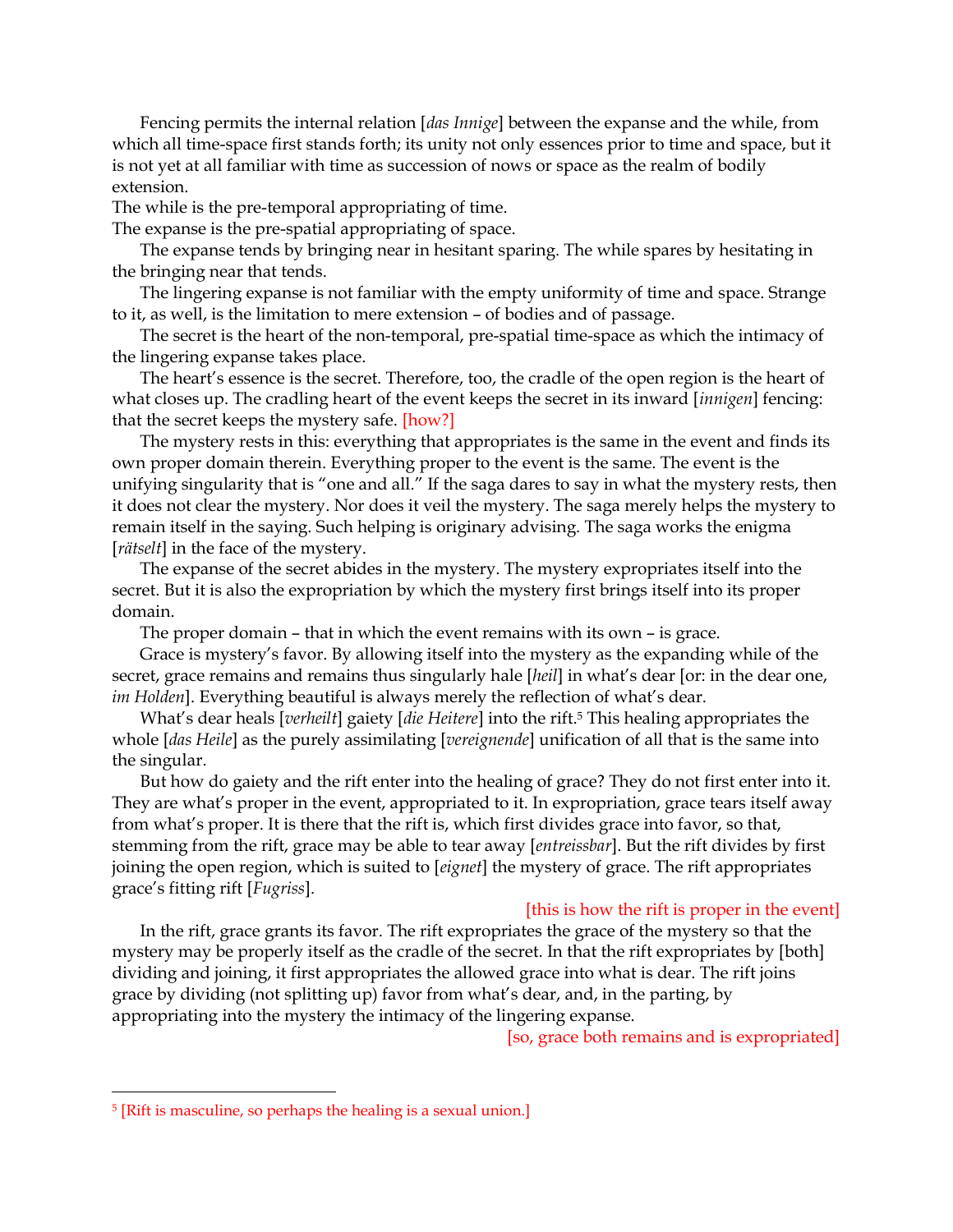The rift is pain's essence. Pain essences in grace and remains of an event-related essence. It is not first the opposite of joy. That is mourning. The rift, as essencing pain, is the clearing, joining response to that which, through the rift, blossoms for what's dear as gaiety. Without the propriation by the rift, gaiety would have to dissolve herself away into her own light – one that lacks the fitting rift – and thus lose herself.

Therefore, what's dear essences in such fittingness [Fug] that it heals gaiety into the rift. Only the rift can heal. But it does not thereby disappear, because the joining rift is the dear healing itself. The dear healing in the rift is the fencing intimacy of singular assimilating.

#### [how is gaiety proper in the event?]

What's peculiar to all assimilating is the healing into the rift. This healing is the origin of all the modes of unifying from out of the unity of what's one, which is one-time the singular.

The healing rift is the mystery of grace.

What's dear in grace is the whole, $6$  in which all appropriating rests [*ruht*] as assimilating.

The resting is the whole *[heile]* proper domain *[= grace]*, out of which the appropriating and only along with this the essence of movement is favorably inclined toward [zugewogen] all moving [Bewegen].

### [how did we get to movement?

#### From rest and from time-space, but that's sort of weak]

For the waymaking [Be-wegen] has its essence in ap-propriating, which – by ap-propriating, catching sight of, and productively seeing – brings to itself what has been rendered suitable [das Er-eigte], so as thus to grant that the latter may essence as what's proper, the same in its self.

The going back and forth that sees productively and allows has its remaining, its "path," in the going. The word "path" signifies this: going back and forth. Waymaking movement [Bewegung] is: to be on the path. This proceeds as appropriating. Otherwise, thinking - namely, metaphysical thinking – determines movement from the alteration of a thing, of its location and its point in time, or even from the alteration of a state. But why shouldn't movement be thought from the path – as waymaking movement? Why doesn't thinking follow the word's hint?

What remains on the path is underway. What walks such a path is "gone." It is away. It lingers in the expanse of the distance and spares the arrival. The path, however, essences in the parting that the rift joins out of grace.

#### [so, time-space is what's on the path]

Movement rests [ruht] in the rift. It rests on the repose of the hale [des Heilen].

#### [what has been healed by the rift]

Repose is not the end of the movement, but its beginning, if this word does not only mean leaving. Repose is the cradle in which all movement arises and swings. In the repose of the cradle, movement rests.

Only what rocks [back and forth] is capable of bringing into movement, namely, the scales and the balancing. Only what has rocked [or: carried weight] can weigh, can have weight. The truly weighted human being has moved a lot on all paths, is experienced in them. Only the weighted human being can balance. Only the one who, rocked in the cradle, is capable of balancing may take a risk.<sup>7</sup>

<sup>6</sup> [Das Holde der Huld ist das Heile…]

<sup>7</sup> [Earlier, it was the saga that took a risk in saying what the mystery is. This paragraph's translations in order: wiegt, Wage (= Waage), Wägen, ist gewiegt, Wiegen, Gewicht haben, gewiegte (x2), wägen, gewiegt, Wiege, wägen, wagen.]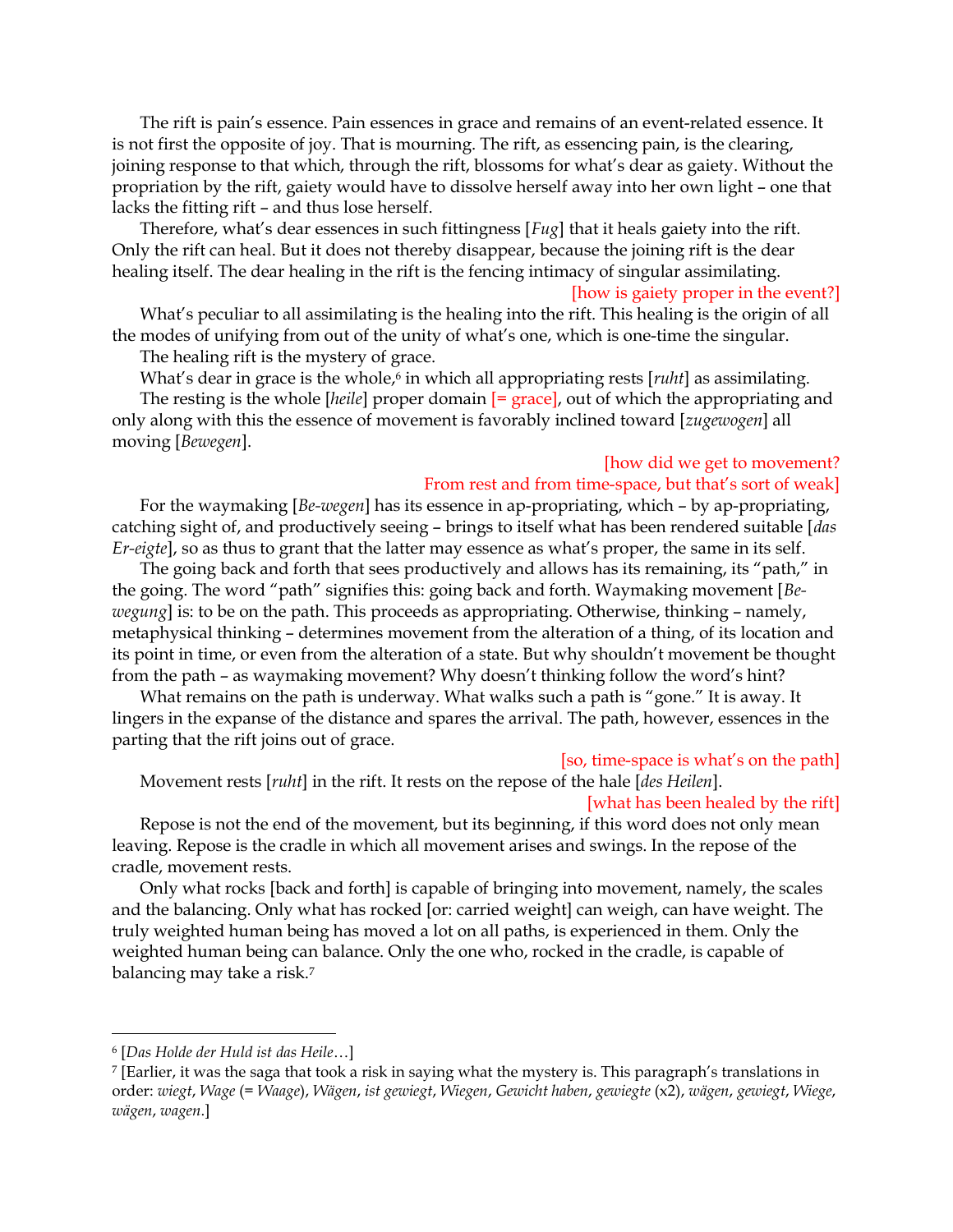The internal relation [*Das Innige*] of the over and back in appropriating is the footbridge [Steg]. Footbridges grant the crossing to going (to the path). Everything – cradle and path, footbridge and weighing, what's weighted and balancing, scales and daring – as the same, comes from the healing repose of grace.

The cradle shelters (fences) the repose. The repose of what's dear brings to rest the movements of appropriating. Repose soothes. It does not eliminate movement. Repose calls the movements back into the cradle and thus fills them with the fitting rift of their essence; it soothes them. Insofar as the repose – and it alone – soothes the movements by calling them back and filling them, it is stillness.

Stillness is the calling back which points, by greeting, into what's dear, which ordains the grace within the healing rift to the favor of the secret.

Stillness's calling back that greets and points is beckoning. The stillness of grace that beckons from the rift is the essence of the word.<sup>8</sup>

The stillness of grace is the event's cradling womb [Schooß, variant for Schoß].<sup>9</sup>

The human essence has been sown in this womb as its commemoration. [its = essence or womb]

To sow is to let descend into the dear stillness of the inward secret for the sake of emergence into the blossomy ripening of gratitude, which heals all recollection into the singularity of the event.

Because the human essence has thus been sown into the womb of grace, but this grace propriates the parting that heals into the greeting of the rift and of gaiety – a greeting that encounters responsively [entgegnende] – that's why the two-fold recollecting is also favorably inclined toward commemoration, as befits the split [Zwiefalt] of the lingering expanse that stems from the mystery's secret. [i.e., the split into time and space]

The lingering expanse of the rift is depth.

The expanding while of gaiety is height.<sup>10</sup>

Depth itself does not descend. To it is suited [eignet] the darkening astonishment by which height is cleared into the inclining arrival of grace. In its astonishment, depth has been elevated into height.

Height itself does not rise. To it is suited [*eignet*] the clearing conception [*Ersinnen*] by which depth is included in the distancing nearness of grace. In its conceiving, height has sunk deep into the depths.

Depth astonishes height.

Height conceives depth.

In that the astonishment and the conception, within the responsive greeting, overtake each other into the darkness of gaiety and into the illumination of the rift, they retrieve, by bringing, what the healing stillness of grace once called to them. From out of this self-retrieval of astonishing depth and conceiving height, the celebration of retrieval takes place in commemoration. This retrieval remains just as removed, by an infinite essence, from empty succession as the sparing hesitation of the arrival (the while) from the sequence of nows (time).

<sup>8</sup> [Here we get the intimation/beckoning that separates time-space into time and space, but now that intimation has internal structure.]

<sup>&</sup>lt;sup>9</sup> [It seems like this should remind us of the *khōra* as mother/matrix/pre-space in the Timaeus.]

<sup>10</sup> [Again, see GA 4 and my translation below.]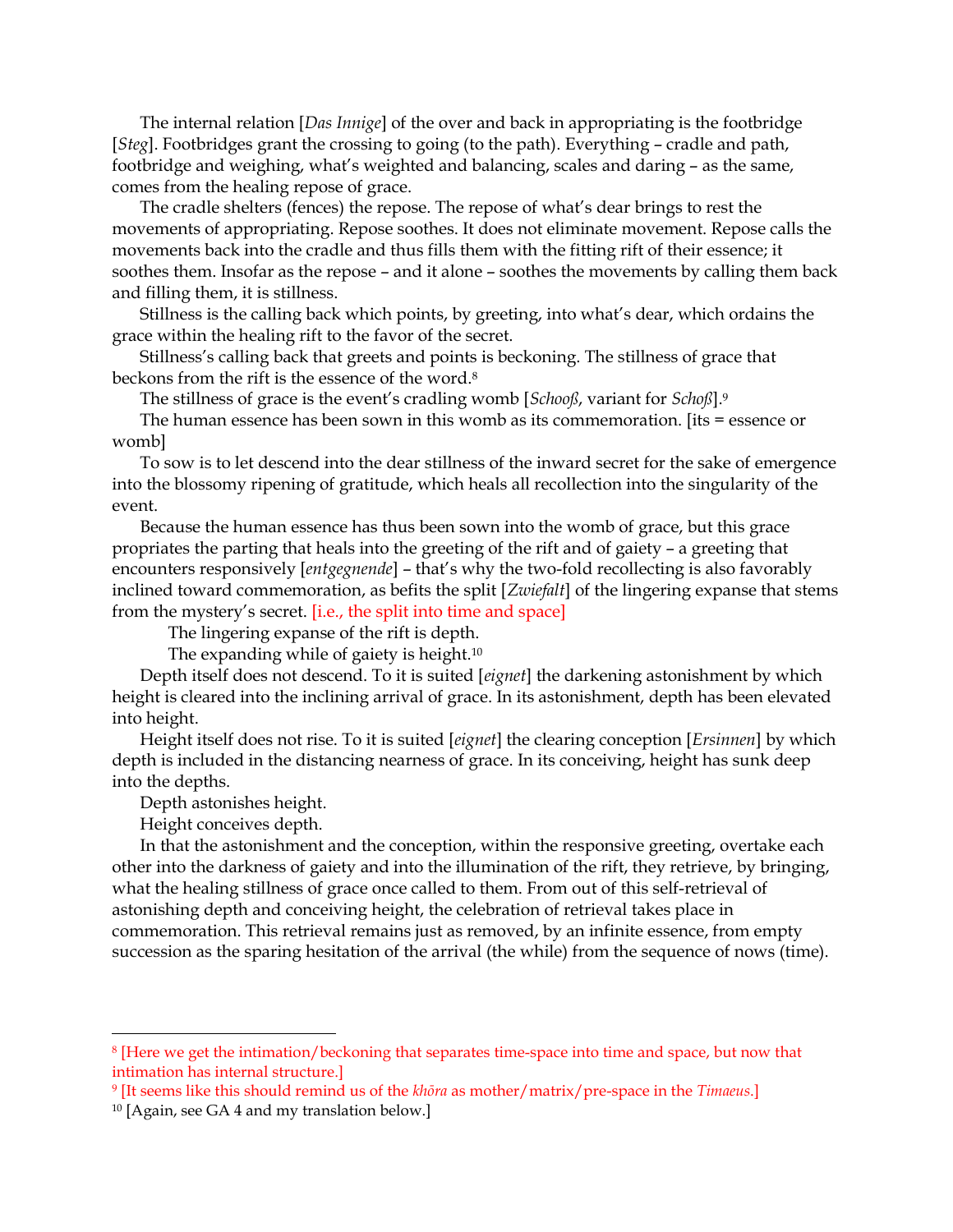The healing of gaiety into the rift is the measure, resting in grace, of appropriating. Under this measure, commemoration has peacefully departed for the intimacy of split recollecting that responds from depth and from height.

To be the commemoration of depth is the human essence of the steadfastly singular woman. To be the commemoration of height is the human essence of the steadfastly singular man.<sup>11</sup>

Because the human essence has been sown into the womb of the event, there is an outset.

The outset is the event in commemoration. Each time the event abides purely in the expanse of commemoration, there is the celebration. The fact that in greeting, grace assimilates commemoration into the responsive greeting from out of the astonishing depth of the rift and the conceiving height of gaiety – that is the outset.

The responsive greeting, however, takes place when, as what's greeted by the stillness of grace, it readies itself always to attend to the beckoning of stillness so as attentively to bring the silence face to face with the soothing repose, so that the word may find its way into the answer – to which the saga is consigned in what's unspoken.

The measure of the singular receives such greetings – which are appropriated from grace and answer to what is dear – and joins itself to the healing of gaiety into the rift.

The propriated greeting unfolds at the outset the split in recollection toward/onto the fact that the essence of commemoration fulfills itself in celebration.

In setting out the unspoken from the beckoning stillness of painful grace, the human essence sets out upon the saga toward the birth of language.

The veiled intimacy of the astonishing depth and conceiving height calls into the nearness that draws near:

## [See poem, above]

When does man learn dwelling on this earth? Only when he is called into his essence and has at first learned to hear and to say the singular accommodation of his essence, the language that is born in the word of the event.

But when does he learn such a thing? When he finds in commemoration in the event.<sup>12</sup> This takes place when the event comes into commemoration, so that from such arrival, stillness as the headmistress may teach the human essence to celebrate the presence of grace in the bearing silence of the unspoken. That takes place in the outset. It joins the split of the human essence from out of the rift into greeting gratitude.

The greeting split of commemoration essences in the event infinitely other than sex and its opposition within living beings.

Earlier than the generation of man, the grounding of the human essence at the outset essences toward the word's saga into language.

It first requires learning to dwell in the appropriated human essence. But how can dwelling be learned if the pure accommodation concerning man does not set out beforehand and continuously on its blossoming?

Plant and animal do not have language. For that reason, they remain sheltered in a kind whose essence only thinking is capable of interpreting from the event.

<sup>&</sup>lt;sup>11</sup> [This seems to be as much an interweaving as the lingering expanse and expanding while above, since gaiety (feminine) there was height – meaning that commemoration here is of the other. If I'm wrong about gaiety being female and the rift male, then everything lines up quite traditionally – women astonish men, men think women.]

<sup>12</sup> [Something is missing grammatically. It could be "he finds it" or "he is found."]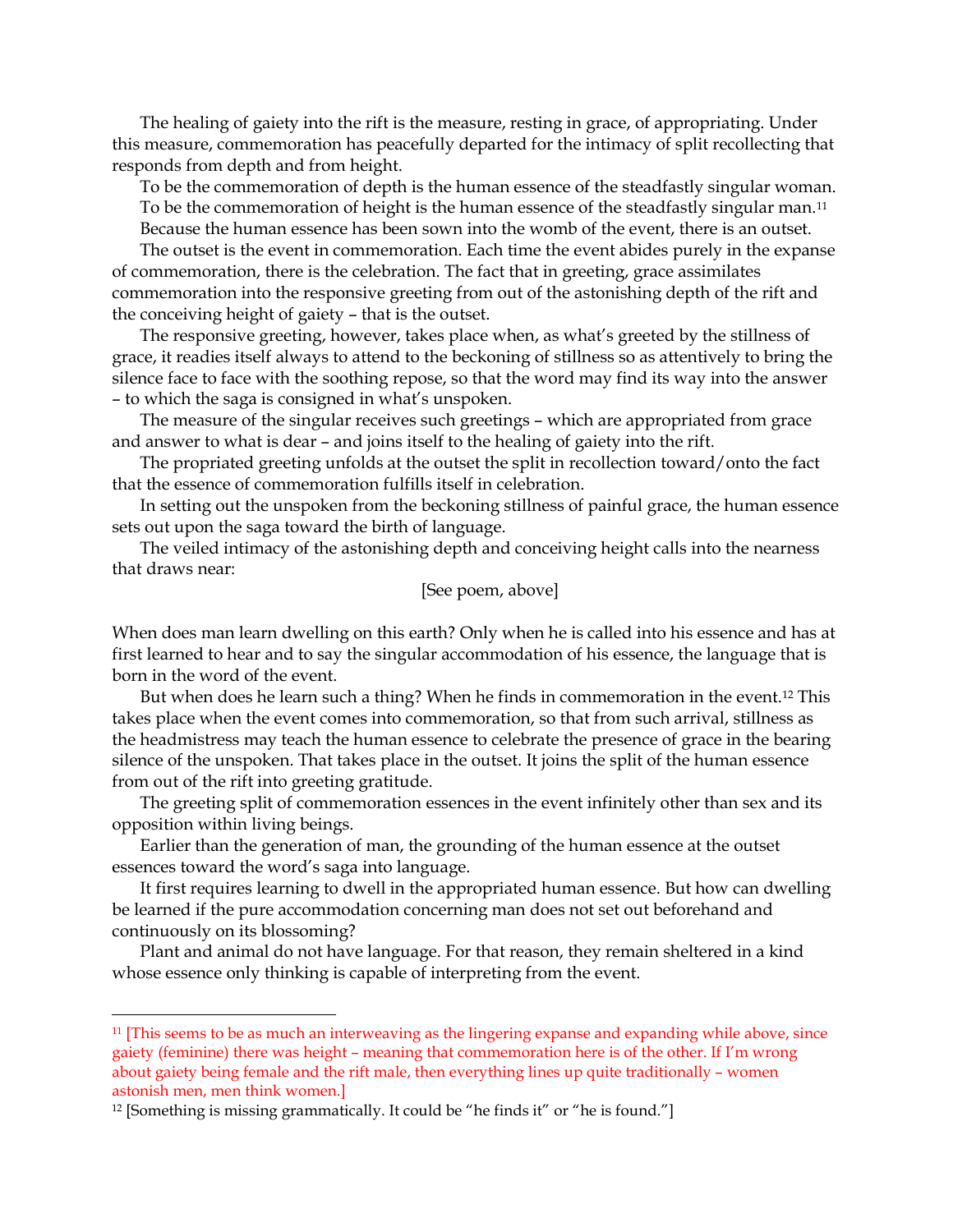Plant and animal remain in a kind because they "are" outside of the reach of the calling stillness, without the while of the sometime, and yet are not commemoration. This being [i.e., the kind] is life. It bears in itself no lack, since it is not capable of missing anything. That is only granted to recollection. The realm of the essence of living things is still closed to thinking. Biology is the unknowing will to exclude thinking from this realm of essence.

Biology is the metaphysics of living things. It thinks the living being as the individuating of a genus. Biology thinks what specifies within the kind, and the kind itself, starting from the production of "individuals," with respect to reproduction for the maintenance of the species.

Metaphysics thinks the kind as the sensible. Insofar as it represents man by preconceiving him as a living being and yet has to recognize language as the distinctive essential possession of man, it transfigures the sensible into the supersensible of the ensouled and spiritual. Soul and spirit are interpreted, for their part, according to the species of living things.

Thus, metaphysical thinking reaches neither into the originariness of the sensible, nor into that of the supersensible, nor even into the origin of this distinction.

But the originary aspect of the sensible is in no way the depths. For the lingering expanse of the astonishing rift has already surpassed the sensible and its distinction from the supersensible, together with the supersensible itself.

But the originary aspect of the supersensible is in no way the heights. For the expanding while of conceiving gaiety has already surpassed the supersensible and its distinction from the sensible, together with the sensible itself.

More sensing than all sensibility of living things is the astonishing depth, and therefore "more sensual" than everything related to drives.

More astonishing than everything supersensible in the human spirit is the conceiving height, and therefore "more spiritual" than all spirit.

Yet the difference of the high depth and the deep height from the sensible and the supersensible is not one of degree in the same realm of a classification. The difference affects the realms themselves and is grounded in the essential differentiatedness of being and the event.

Therefore, language is also of an infinitely other essence than that which is familiar to metaphysics when metaphysics assembles the word out of the sensible body of sound and the supersensibly spiritual aspect of the word's signification [Wortbedeutung].

And yet:

The enigma of life and the mystery of language rest [*ruhen*] simply divided in the same cradle of beyng, which thinking now names event. Everything suited [eignet] to this is the same. The unifying oneness of the singular is the puzzle of the enigma.

Everything that essences of the event is the same. The Hen illuminates as named early on yet remaining unknown in its veiled appropriating.

The same essences unitarily as the singular. To think this means: to experience everything simply as the same from out of the hale [heilen] grace of the healing [heilenden] rift. The rift grants the simple joining.

To think everything as the same easily gives the impression that such thinking would hardly require attentiveness, since only the unconsidered mixture of everything with everything would belong to it; which, indeed, would follow already from the sheer negligence by which all boundaries and junctures remain smudged.

Yet the simpleness of the same takes place out of the abundance of fittingness. But the playful playing with opposites is not familiar with the fittingness's joining.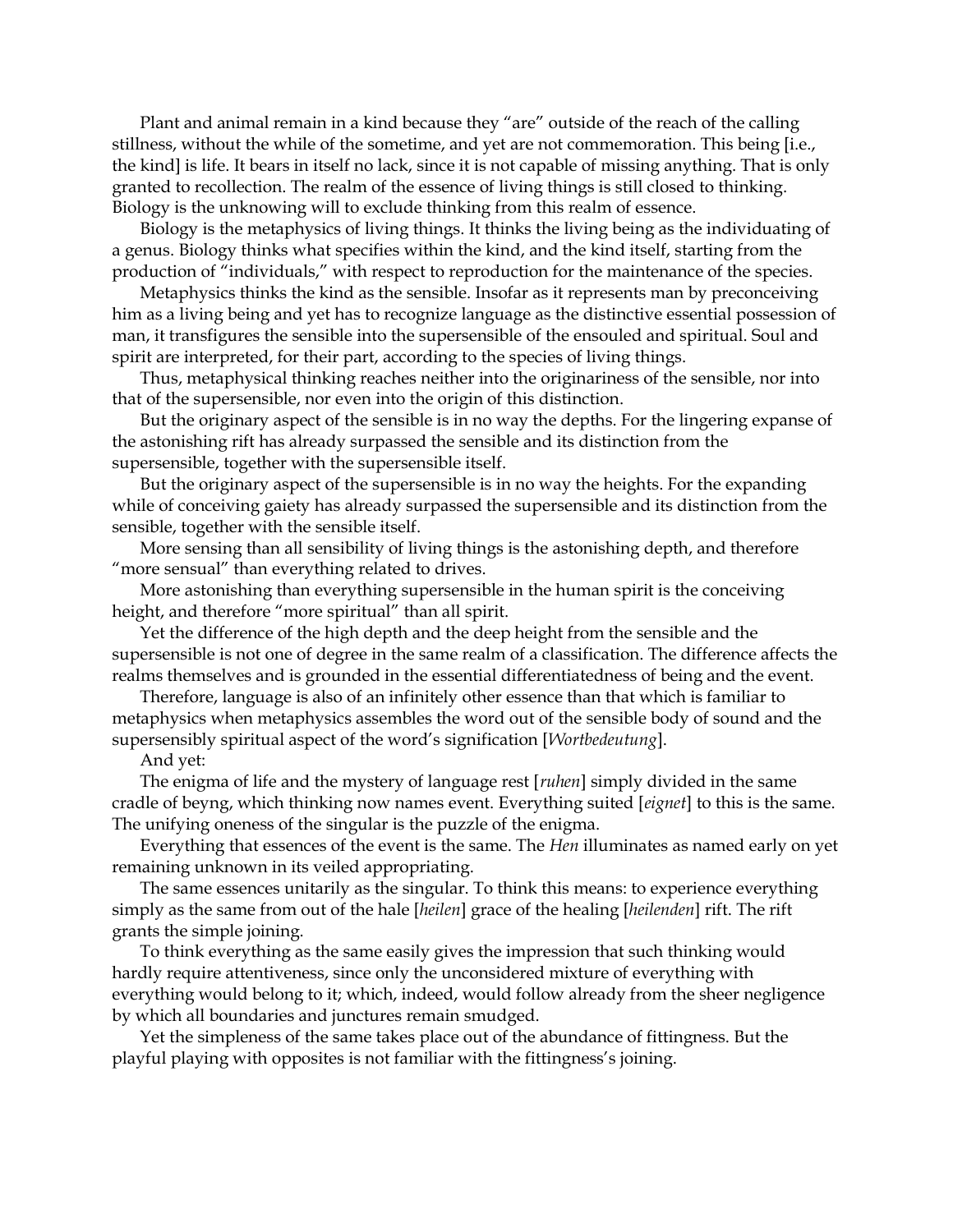What in the saga is taken as assertion and may appear, in the representation initially awakened by that saga, like a putting of oppositions and as a playing with their sublation is [in fact] regioning [Gegnen] out of the event.

This regioning is not hung up in the represented unity of opposites, since the unity of the singular remains event-related, such that the unity of all regioning, along with what regions itself, is never confined to the twoness that has a unification above it as a third.

All that regions has once been surpassed in what's proper to the event, in which everything is the same.

When thinking experiences everything as the same, each thought turns back to each and shows itself in the continuous turn back of one to the other. Thus, there arises here the new impression that thinking proceeds in a circle. But this would be a mistake, because customary thinking and opining shows everything in proving it, which advances without any turn back from one to the other.

But the impression of circling is the genuine sign, or at least can be the sign, that thinking in the ring of beyng has found its path as footbridge of the event. The sameness of the same and the same of the self's selfhood are only to be thought from out of the event, since the latter keeps in itself the secret of the healing unification from the unity of grace's singularity.

To think everything as the same is the heaviest thinking. Heavier than precious stones and gold weighs the weight of what is to be thought. For it comes from the cradle [Wiege] of beyng and steadily leans back into the mystery.

The costliness, leaning favorably out of the cradle, of heaviness brings into thinking the slowness of footbridges. But in the rocking of the cradle and in the balancing of the scales, the game reigns – the beckoning of the beautiful that rests [ruht] in what's dear.

The language that is proper to the saga remains in the unspoken. It can never be spoken directly in a typical day or used for notification.

Unspoken, it is solely the address and the dictum of conversation at the outset. The saga of the unspoken is no asserting, which describes the objective. The saga is the commemoration of what is to be said itself. [i.e., not Gerede]

From out of the conversation at the outset, the dictum only slowly brings usual daily language to care for speaking. Its structure and flow arise from the concealed fittingness of the event.

Follow in saying the hints of the word.

Avoid the pointing of wordless terms.

Thinking from out of commemoration as the human essence experientially learns its path underway on the footbridges.

Thinking is astonished by the astonishing depth. Therefore, it conceives everything proper to the event as the same, rocked in the cradling womb of grace, rocked into the intimating watchfulness of those who protect.

Be silent in the word.

Thus language is grounded.

### The Outset

Attending to the word's beckoning, thinking thinks this word thus:

The outset is the event in commemoration. But to be commemoration in the event is the human essence. The outset is what's like the human essence [Menschenwesentliche], but not merely something human.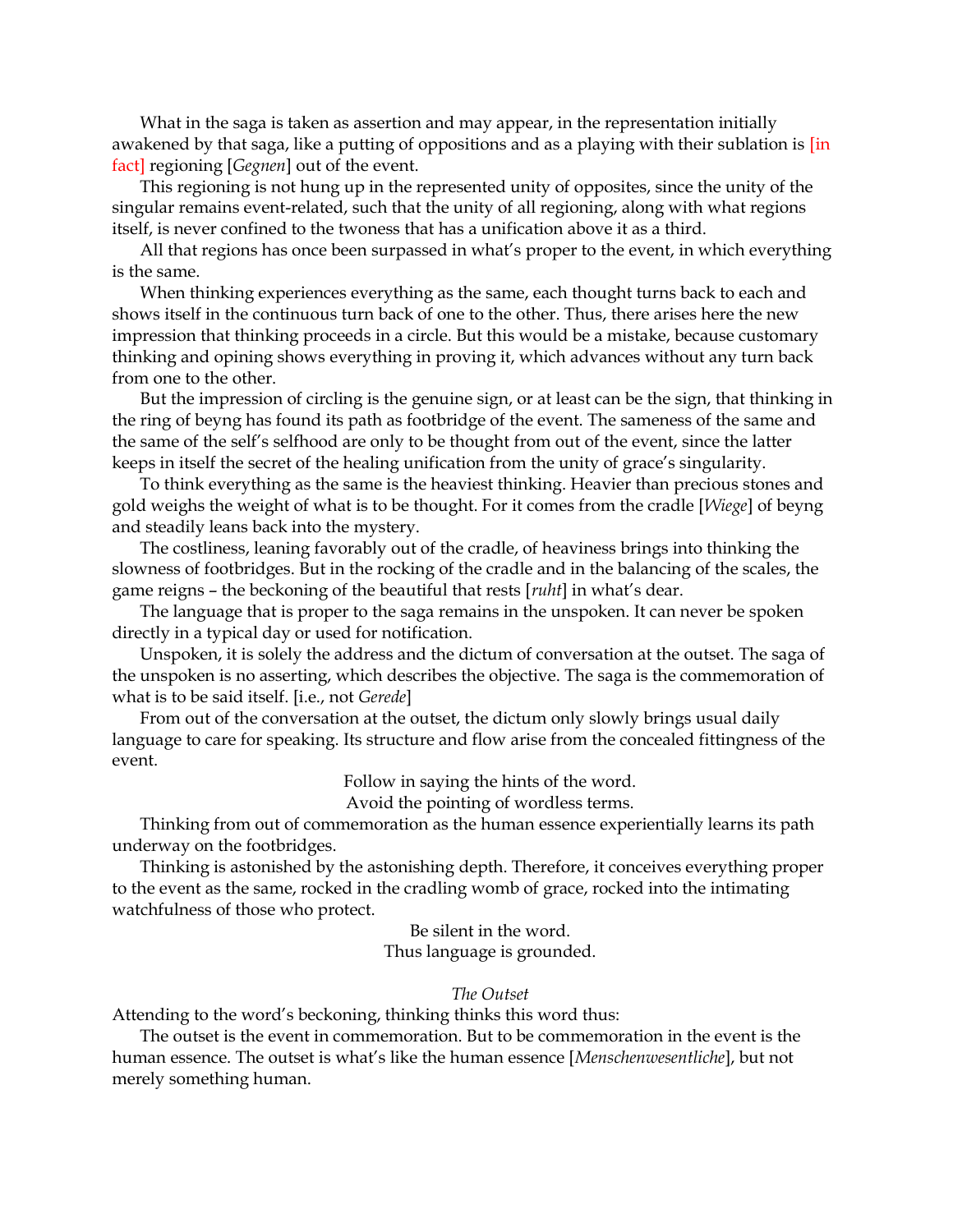Called human beings may belong to the outset. But the outset does not belong to human beings.

Ginnen, ginnan (to separate out) – the word is old and means: to break, to take apart (bread), to have the use of/enjoy [geniessen], to make use of it; to use [brauchen] (frui [to enjoy]) it.

In *ginnan*, thought as using that breaks apart, there lies a reference to the rift and what grants itself, which in the using inclines itself toward what's used and raises it toward itself into the unified essence.

The out-set separates out by setting-out. In the outset, the event essentially makes use of the human essence.

"To use" originarily signifies: to make use of a thing.<sup>13</sup> The way the event makes use of the human essence, uses (and never mis-uses) it, is nonetheless to be thought from out of the event. The event sets out by appropriating and is the outset, in that it lulls [wiegt] the human essence as split recollecting into compliance with the stillness of grace. The aspect of the outset that rocks to sleep [*Das Einwiegende*] is the using that appropriates. Because the human essence is what's thus used, beyng needs (it is in need of) the human essence. The word "to use/to need" is in everyday use for us. As a result, we only think slowly and with difficulty the pure essence of the using that intimately [innig] appropriates.

#### The Singular

The word names the event as beyng's keeping-true that wells up. In this truth, beyng veils itself and remains sheltered in its essential (appropriating) relatedness to the human essence as commemoration in the event. Beyng is only beyng as the appropriating of the human essence for commemoration of the appropriation of beyng itself into truth.

Appropriating, by flowing out from the cradle of grace, is the unifying that keeps safe, in which the peculiarity of each proper thing in the event has its unity of agreement with each proper thing.

The one of the unity that unifies everything proper and excludes nothing, the event, as the non-isolated but propriating one of grace, is the singular that keeps everything safe.

The event is the all-one [or: all-in] singular; the sole singular that shelters the essence of the originary unifying. The alone singular is never what excludes and thus is exclusive. It is what includes, yet this not subsequently but in its own originary sustaining [Austragen] from the healing grace whose wholeness [Heiles] heals into the rift the clearing gaiety and everything cleared in it.

The solitarizing unity of the singular can only unify by assimilating everything proper into its proper domain. The singular is familiar with neither the isolation that excludes nor the standardization [Vereinheitlichung] that extinguishes everything proper. Both are, moreover, subsequent in essence, since they themselves never come from the appropriating.

The sole singular is never "only the one" under rejection of the others as the rest.

But the singular is at the same time exclusive in an essential sense; namely, such that it can let nothing at all essence in its expanding while against which it would be capable of setting itself off.

Therefore, too, recollecting the singular alone has been uniquely decided. At its source, such recollecting has already escaped capture in rigid distinctions without lineage. Having thus escaped from the outset, it never gets lost in willed rules of opposition.

<sup>13</sup> [Literally, something like "to serve oneself of something/someone": sich seiner bedienen.]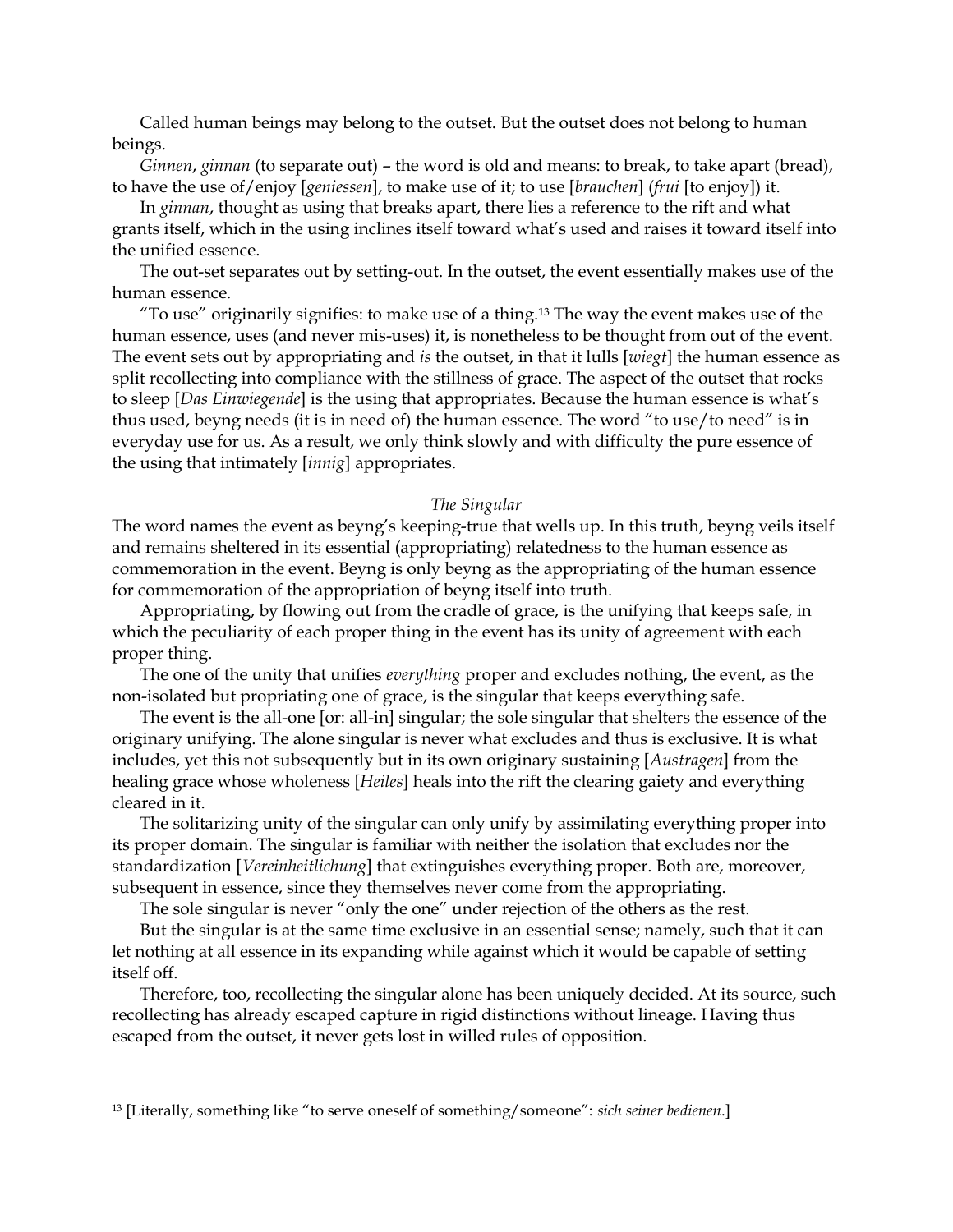This de-cisive recollecting that appeared by grace alone is the sole commemoration in the event. It is the concealed wellspring of the freedom of the human essence. Uttered in the name "the singular," the event easily encounters us again and again like something objective, which it seems to give parceled out, like the names uttered among the terms of a language, names which, as spoken and only in that way heard, nonetheless never name, i.e., never bring the originary word to saying. The mereness of mere terms consists in that they have fallen out of the realm of the compliant answer to the word. But now if language as a whole is only encountered as such a stock of words suspended in the net of grammatical rules, then language appears merely as an utterance of human speaking equipment. In that way, language is a human organ and in such a shape is dependent on the organism, which organism counts for biological representing as the space of essence for the living being "man." If it is loosed from its "organic" captivity, language belongs nowhere any longer. Language itself is without homeland. Language, which in truth will remain the first steady<sup>14</sup> accommodation for the human essence. Yet this remains accommodation first and only when it takes place in the expanding while and dwells in the secret in which the word responsively en-counters the answer.

How, then, shall we ever be able to hear the word, the one that speaks in this name, when to us the name "the singular" is merely one among many other terms, and when we do not intimate the essence of language?

The sole recollecting that assimilates at the outset toward its singular gratitude has its lineage from the singular aspect of grace.

This lineage is from the one-time. It is the oldest lineage, never able to be outstripped in its descending [Herkommen]. What the oldest lineage may possess from the singular is what alone is noble. "Noble" signifies: to bear this singular lineage solely in temperament [im Gemüt]. The temperament, however, is the blossom of commemoration. Those who solely recollect are the noble-minded ones; for noble-mindedness is the blossom's blooming.

The blooming is the graceful self-clearing of the beautiful aspect of ripening toward the fruit that is singular and one-time. But fruit is the unspoken language born at the outset. Noblemindedness is the intimately safe-keeping commemoration of the healing agreement that rests [*ruht*] in the unifying of the singular.

The event is the cradling unification out of the singular, is its very singularity.

#### Additions

#### The Various Modes and Levels of Silence

in reference to grace, stillness, word, saga, the unspoken, the spoken. Silence and commemoration (the still commemorating), the speechless wonder, the heedful commemoration, the word that twists free, the asking back into the legacy.

<sup>14</sup> [Reading stetige for stätige.]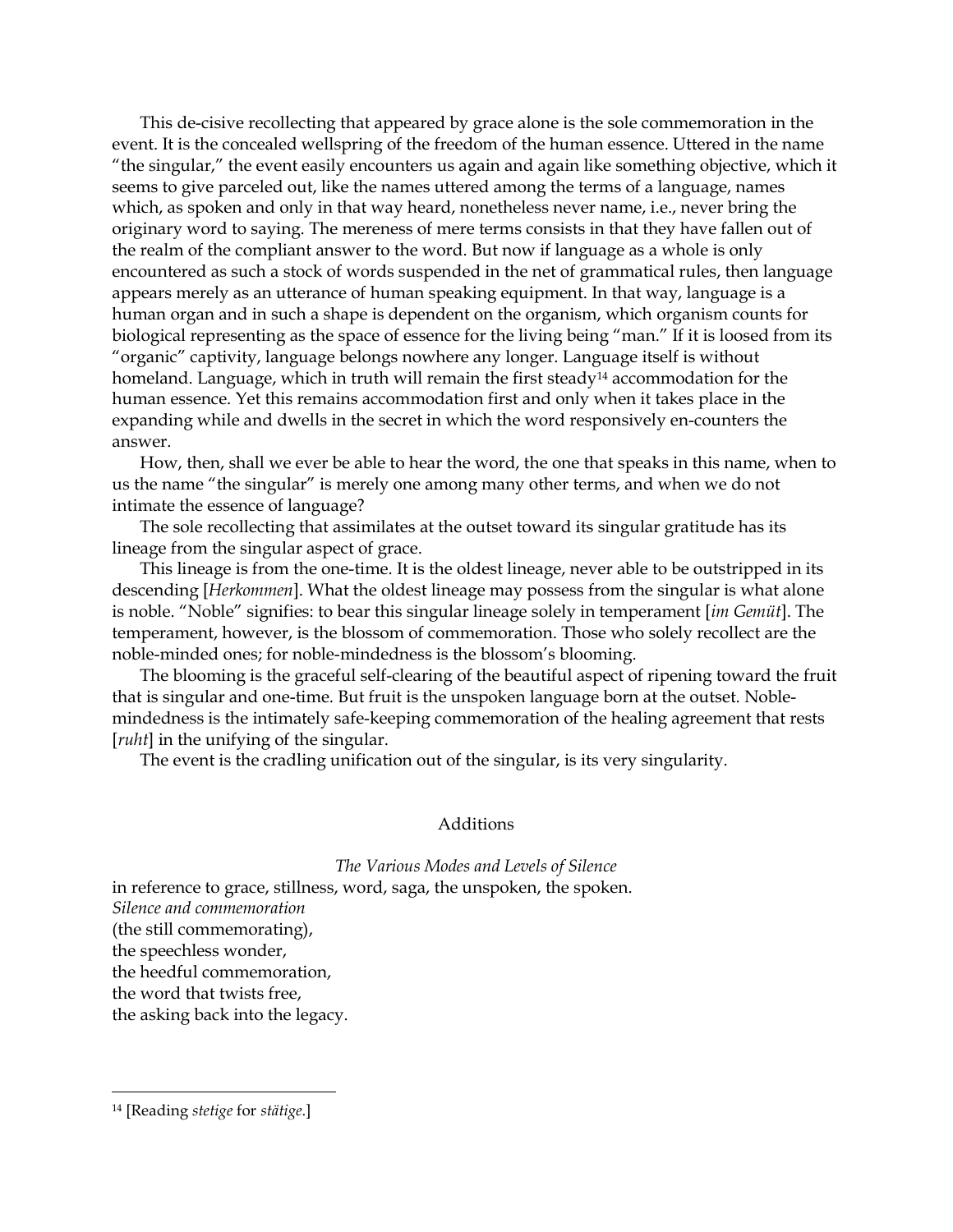|                                                               | The Word                                            |
|---------------------------------------------------------------|-----------------------------------------------------|
| is the stillness of grace, a stillness beckoning out of pain. |                                                     |
| grace                                                         | Why is the saga of the unspoken necessary           |
| stillness                                                     | now - in the descent - for the readying of language |
| the beckoning                                                 | from out of the word?                               |
| pain                                                          |                                                     |
| the beckoning stillness                                       |                                                     |
| beckoning out of pain                                         | the beckoning and the arrival                       |
|                                                               | the turn back                                       |
|                                                               | event                                               |
| Pain and stillness; why not likewise joy?                     |                                                     |
| (event) propriation                                           | <i>pain</i> : the time-space of <i>beckoning</i>    |
| grace                                                         | stillness stills [or: soothes] time-space           |
| pain                                                          | pain - rift - outline - the cheerful                |
| stillness                                                     | Language as tearing-away,                           |
| the word                                                      | taking the word                                     |
| (event) commemoration                                         | out of the rift into sounding.                      |
| the answer                                                    | commemoration: recollecting                         |
| the saga                                                      | saying after (poetizing)                            |
| the <i>unspoken</i> $\updownarrow$                            | pondering/sensing after (thinking)                  |
| speaking                                                      | pre-saying                                          |
| language                                                      | co-saying                                           |
| the spoken word                                               | saying with one another                             |
| language as the shrine of the word                            | the conversation                                    |
|                                                               | speaking out                                        |
|                                                               | speaking                                            |
|                                                               | language                                            |

### The Descent into Concealed Language

The nobility of the descent is suited only to that which is sheltered in the originary arising. The rest just withers into devastation.

# \*

# Language: The Dwelling-Place of the Human Essence

Language readied in the unspoken from out of the word through the saga. How commemoration, as the human essence, lets historical humans dwell in language. Dwelling in language and interpreting [or: laying out]. Speaking out – speech – laying out.

\*

Language Tears Away

the word – from stillness.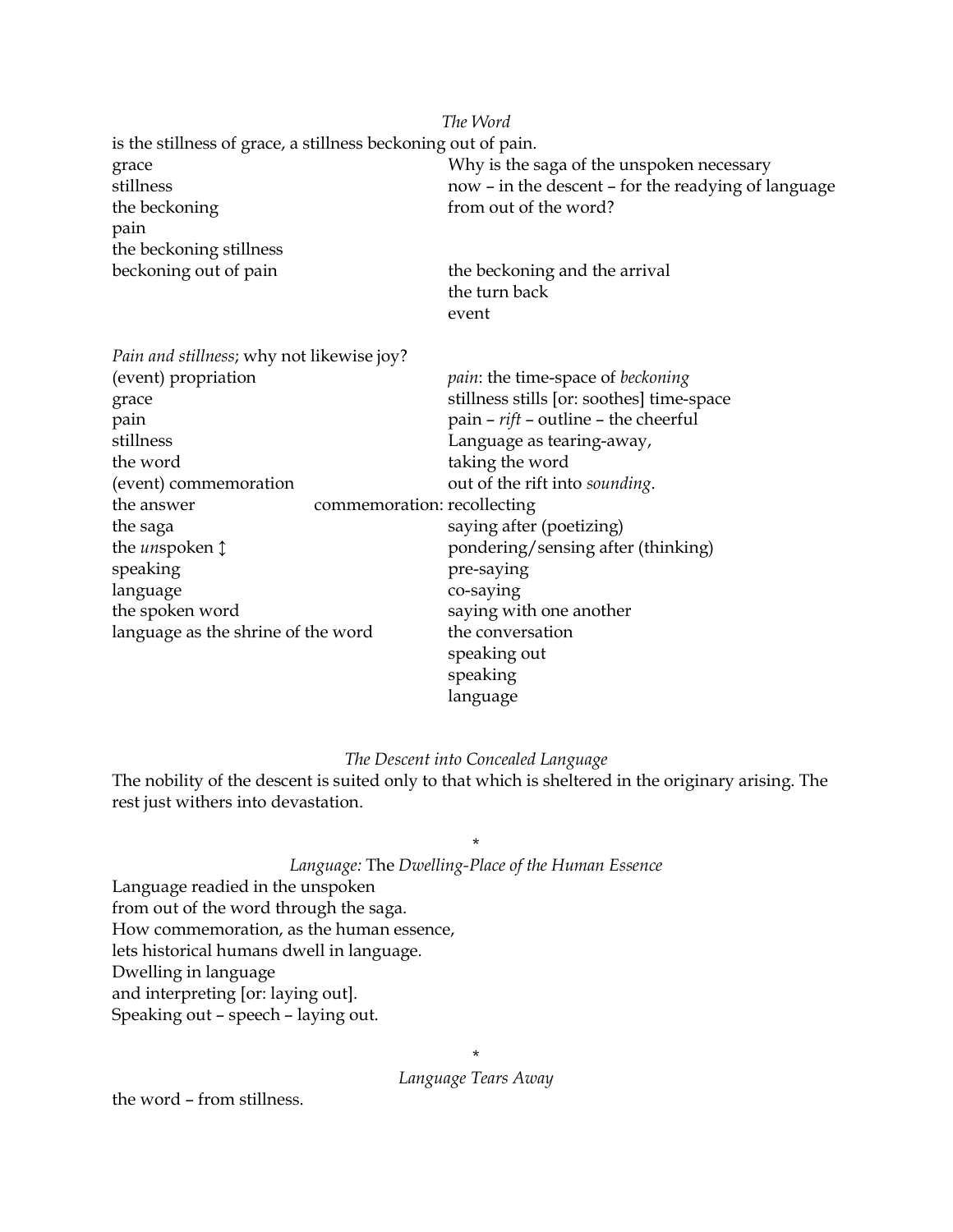To take from the rift and carry forth<sup>15</sup> into sounding and the voice.

### \*

### Stillness:

to still a thirst – to still tears. Stilling from out of stillness; stillness alone stills. But what is stilling? (What does it still?) Or stilling (intransitive) but through (event)! Still – "restful" – sheltering rest, and for that reason bestowing "Rest" – gathering up of movement into the descent of its arising. "Restful": not loud! – "Quiet!" – against noise Stillness – rest – gathering – lingering – time-space – sheltering Everywhere referred to word, but not yet breaking, rather beckoning. Sheltering and beckoning – (event) Be-deuten [see p. 43] – legacy Stilling in the event – commemoration Showing and calling back, showing that calls. To call as to outstrip, to overtake, to re-peat. Not what's soundless! Sound and noise are not call. The showing that calls: vocation, appealing, naming, appointing, determining, dispensed destiny [Ge-schick]. Stillness, style, fit, impression.

Stillness –

1. not privative

2. hence also not in-determinate; hulē

3. calling and commemoration – commemoration and heeding.

# \*

# Stillness:

silence like the outset, originarily stilled at the outset from out of stillness, the pre-word.

### Stillness

The departure (of the gods): no new god, because no god at all, because holier and first whole the holy. Not anthropomorphic, not atheism, not indifference.

[…]

15 [Reading forttragen for forttragend.]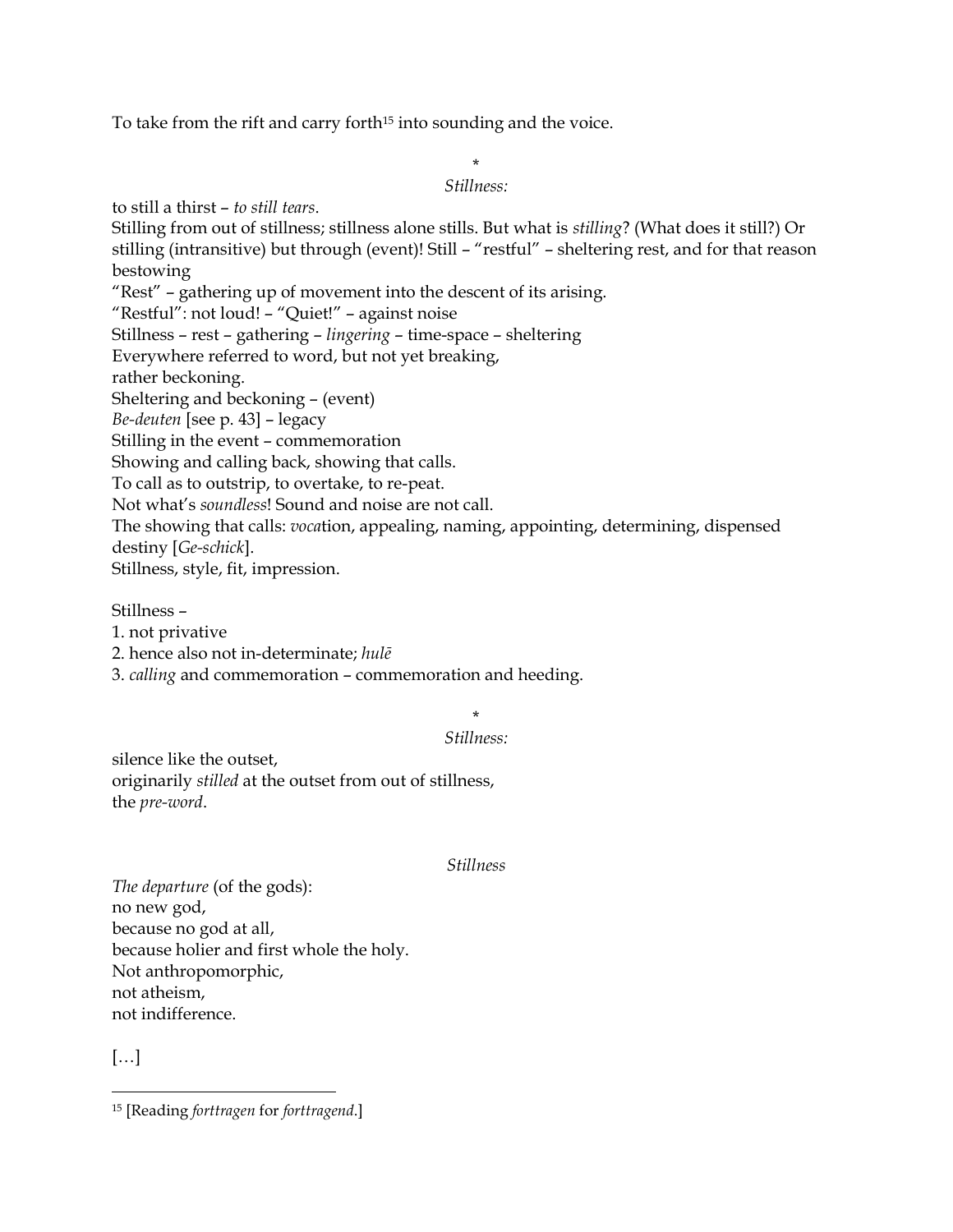#### The Thinking That Turns Back

The impression of fetching forth mere significations of terms

(e.g., event – truth,

outset – using).

- 1. In which respect does this impression consist?
- 2. Why does it come thereto? The alienation from the word, the violence of the "actual." Forgottenness of being – being's abandonment.

3. The inhuman in man,

the articulated refusal in the face of the word, to be incapable of dwelling in stillness. Tekhnē and the pressing-forward of what-is in front of being. Tekhnē – eidos – idea.

[…]

# The Word – The Sign – Conversation – Language I. THE WORD AND LANGUAGE

# 12. The Word and the Hand (p. 75)

Because beyng in essence is on its guard [Hut] for its essencing, it shies at its own clearing. The ground of beyng's inception is thus this protection [Hut] as keeping, the incipience-related grounding of which the essence of keeping-true first indicates to us.

As keeping, the truth is inceptively the concealing that keeps the beginning safe. To this concealing corresponds the necessity of reticence, from which the word and its rarity stem.

The essentially safe-keeping word, however, is first protected in the sign as what shows itself in marked pointing, which for its part nonetheless can only point in the clearing of the saga and as {?} word.

The hand, pointing, and signifying.

[…]

## II. THE SIGN (Its Event-Related Essence)

36. The Sign and Protection – The Departing Abyssal Ground (p. 88) From out of the protective essence of keeping-true, sheltering stems. From out of the sheltering protection, the essencing of showing takes its essence.

[…]

41. The De-parting Essence of the Sign (p. 90) For the distinctive mark: the metaphysical signum – by ex-posing, starting from presence, into what-is. The sign – as hint into the abyssal ground.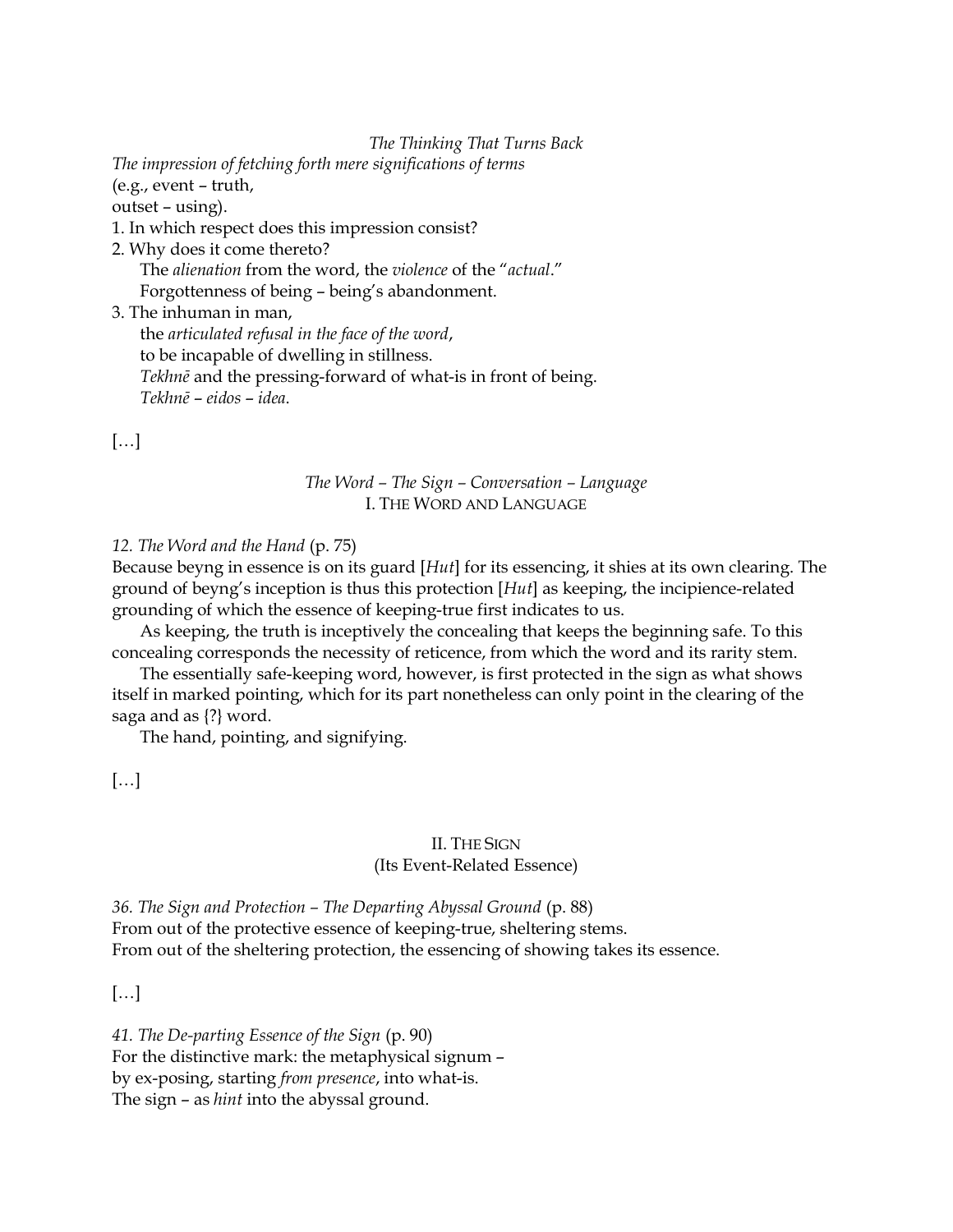Only from out of the turning itself, i.e., in the realm of beyng's truth, can the inceptive essence of the sign be experienced.

The sign and the turning.

The turning – the inceptive sign itself.

Sign – not referred to man, but essencing of beyng and only as this essencing in relation to man.

\* Being as presence – (the basic trait of beingness and all metaphysical determination, even and precisely [where] being as becoming)

Being as departure – (the basic trait of beyng's inceptive essence)

Presence toward what-is and its prevalence – dominion and actuality, order.

Departure – away from what-is, i.e., from its arrogance of priority, and yet not cutting loose, but departure; - not sheer absence, but the shattering of the twisting free/conversion into the descent as the incipience of the abyssal ground.

Departure – the incalculable remaining, which is only experienced in the pain of splitting up. The most split up: the nearest.

Against essence [Wesenswidrig] is every effort to want to make the inceptivity of language into a technique of everyday discourse.

\*

The inceptivity of language demands in itself already the enactment of the leap into incipience and suffers no negotiation or mediation, in which nothing {can} be subordinated to the transformation.

# […]

# III. CONVERSATION AND LANGUAGE

56. Thanking (p. 99) – appropriated pointing into the hints of beyng's truth – liberating and bringing.

[…]

68. To Become Attentive to Beyng (Event), p. 104 from out of protectiveness for the keeping-true of beyng. Protectiveness stems from protecting. Protecting lets the shepherds learn (to instruct in wandering).

69. Word – Truth of Language What is unprethinkable, shocking, surpassing, compelling in the word.

# […]

71. Language and the Conversation (p. 105)

The conversation – in the proper sense – speaks out of the dictum of beyng, whose word is the resonating light of the event.

Conversation is appropriating – historically. To what extent it can be willed, made, achieved.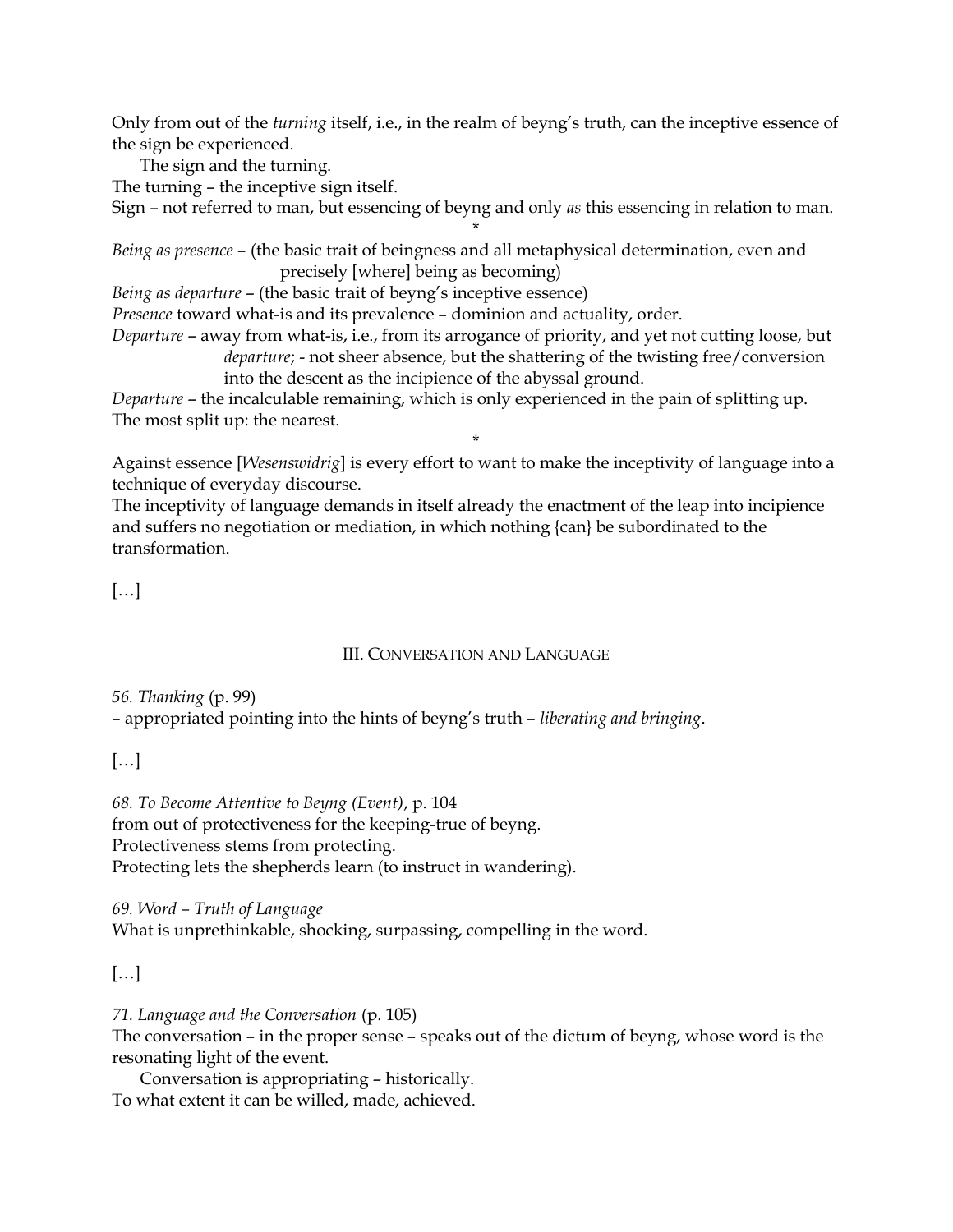About what, how, with whom, and why it's spoken. The mere issue conversation – "abstract."

Conversation and conversation with oneself.

 $[\dots]$ 

78. How the Saying of Language (p. 107) in the conversation is a bringing and liberating. How bringing and liberating have their intimacy and their silence in the gifts of the homeland.

\*

79. That We Are Without Language – to what extent are we that? without silence: without event

80. The Word – The Human

The word (the stillness of propriation) appropriates the human to inherence in the keeping-true of beyng.

[…]

```
90. {Event and Language} (p. 111)<sup>16</sup>
    Event 
    Word 
    Truth 
   / \ 
Earth World 
   \setminus /
  Language
```
91. Language and Thinking

Language – the stillest and most loyal confidant [Vertraute] of thinking, propriated to the unity of the proper domain.

92. Conversation – The Transformation of the Address

Not merely speaking out and expression of otherwise [existing] relations, but as the transformation of the ad-dress, it is in itself the stillest relatedness of humans to one another (not merely with one another), to one another on the path of the footbridges.

Conversation – no continuation of discourse; the silence, the being surprised, the unexpected, the unsayable – and yet precisely in the saga – the remaining.

 $[\dots]$ 

<sup>&</sup>lt;sup>16</sup> [Proceeding downward: the event says its word, which opens the space-time of truth, which comes to human language through the strife of earth and world.]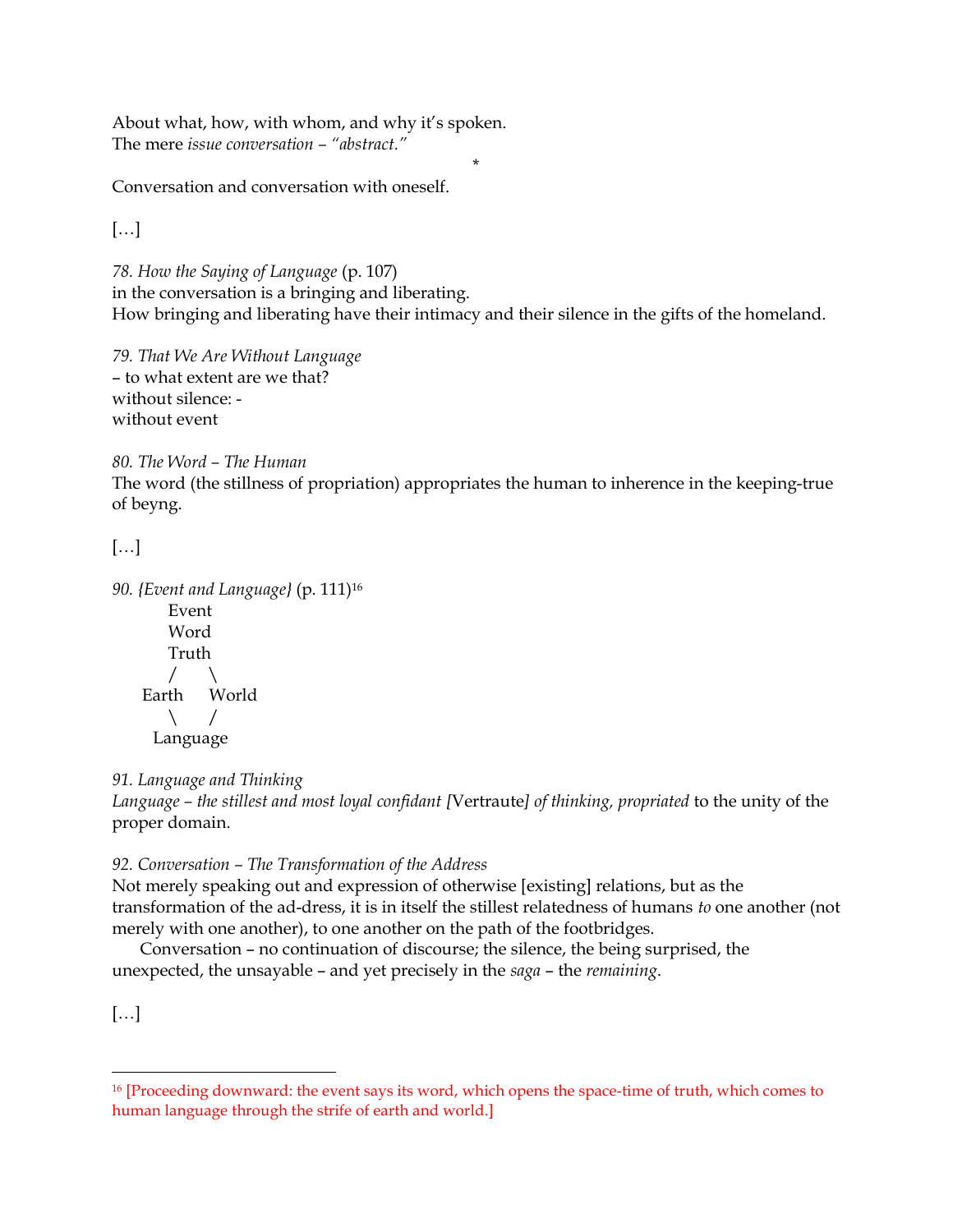96. Language and Keeping-True (p. 112)

Language as saga keeps the event safe; it keeps safe the un-sayable and unprethinkable; it keeps safe what has been and what is coming. Where it speaks (talks) about the present, it is often gossip, drivel.

Language keeps safe *and* peddles, uses and distorts and devastates the protective aspect of beyng's truth.

Language keeps the event safe – because it arises from the word and remains with the word. Language is the *promise/mis-speaking* of the event to the appropriated human being. In language and as language, the word of beyng promises the truth (promising).

Speaking and promising/mis-speaking.

# […]

98. Ver-sprechen (p. 113)

Not the customary and obvious, but the unexpectable – singular – completely unusual and not to be secured by achievement.

Promising (properly) is enigmatic, keeps the fulfillment safe, spares it.

What spares in promising.

Ver-sprechen as the out-set.

Setting-out and de-cision.

Decision – sustaining.

"Fulfillment" – not added and afterwards, but in the promising

the fulfilling sets out.

The coming and the transformation.

Promises and commanding (calling – to carry the name),

to let carry the name and to let belong to beyng.

99. Ver-sprechen and Retaining and Keeping [Halten] One's Word

To promise – to place into view? No; announcement of one's own fore-having? No. But yet to promise [zu-sagen] what is coming as the remainder.

Ver-sprechen – to let come and to keep the latter safe, keeping the coming safe, the <dispensing and keeping safe> – granting.

Can a person ever promise something? At best, when he has already himself been owned [ge-eignet].

To keep one's "word" and – to break… – the "word," to give one's word, the word – the given promise.

In language and its terms, in saying, the *word* has been *given* to man, beyng has been promised [or: mis-spoken] to him.

The *promise is kept* – to what extent and why? The question is, whether and how man has and assumes it, holds himself to it, i.e., inheres.

Ver-sprechen event-related – the consigning dedication of the word into language, to disseminate [ausgeben] the word into language. Thus language becomes - but only thus is it even what is promised, but mostly not noticed.

# 100. Conversation (authentic)

is not communication – announcement – teaching. For its essence-determination, there is no schema other than the word itself.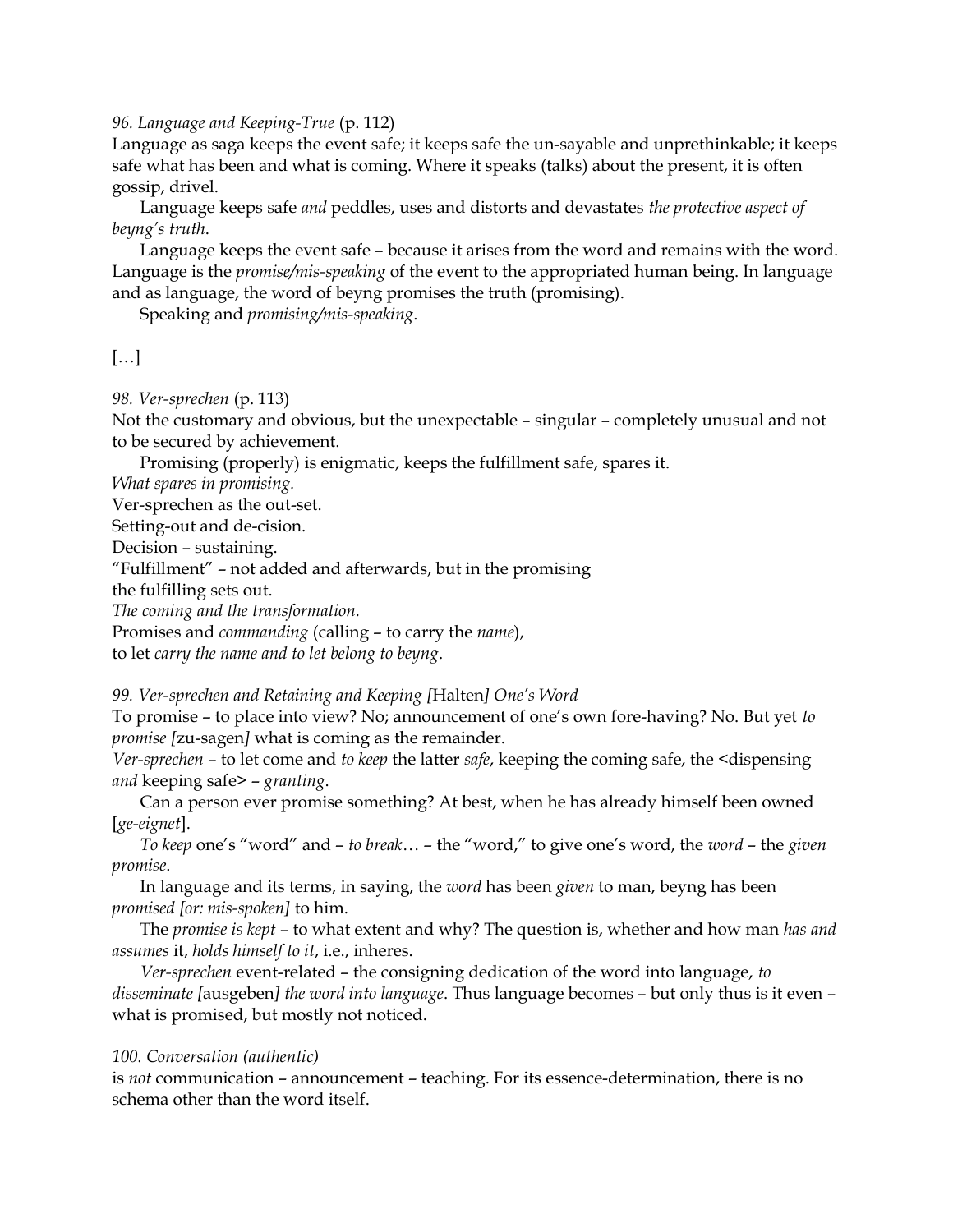But word as word of beyng and beyng  $\leftrightarrow$  man.

"Conversation" – seems, in distinction from acting and achieving, like mere talk and idle talk; it looks as if nothing happens, and here everything happens. All activity a consequence or sustainment.

Conversation – inherence in the word; hesitating, surpassing, diffidence and the wager, what is unexpected and expecting/surmising.

[…]

# V. THE WORD AND LANGUAGE

120. Word and Basic Attunement – "Voice" and Sounding (p. 132)

The attuning essence of stillness – as the reticent "voice." "Voice" here in the essential ambiguity of the appeal [Anruf] – but the soundless one, which precisely attunes properly, i.e., accomplishes the displacement into the Da.

The basic attunement and its "voice" (appeal and displacement), by displacing, open the inbetween.

The sounding is an essential consequence of the stillness and its "voice," because the stillness as the in-between carries through the strife of earth and world; this strife as rift provides the first (seen as befits the essence) sound, breaks the stillness, but even breaks the stillness and essences only as a break and breaking-off of this stillness. Sounding [is] a privation of this stillness. [i.e., not the other way around]

121. The Stillness as clearing of the Da – the first word. Reticence as refusing preservation.

122. Heeding and Inherence in the Da not as "hearing" – to receive with the ear – but as being-still: to be – stillness.

But what is this stillness? And of what sort this "being-"? Da-sein.

Heeding thus loses the standard relation to the *ear*, but also to mere *paying attention*. That sensibility and rationality do not reach far enough to enact Da-sein and to comprehend enactively: to be inclusively.

They subsequently show themselves to be the unconceptualized foreground of Da-sein and the last background of metaphysical questioning.

Heeding [Horchen]: as quieting [or: bearing silence] – not only before and beyond all sensing, but before and beyond all objects, before and beyond all that is and customary comportment. Inherence in the clearing of beyng.

# […]

# 132. Attuning and Calling [Rufen] (p. 137)

Appeal and call [Zuruf] in the sense of inherent clearing and transporting.

Basic attunements as clearing appeals to hear and answer [Er-hörung] beyng as appropriation.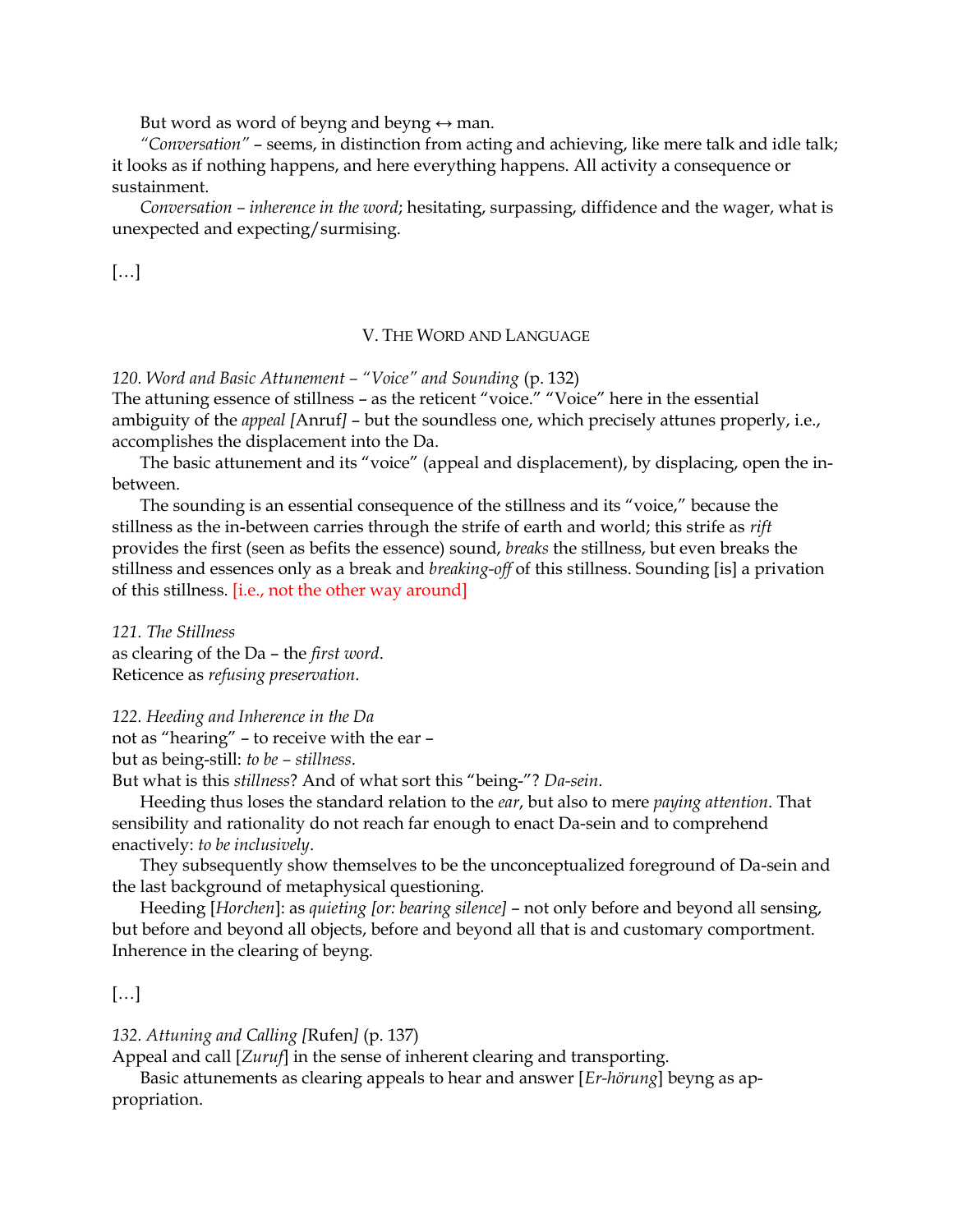Beyng's call, as quieting [or: bearing silence] of the abyss's clearing, is the word. Speaking out about what-is is "language." Basically different beginnings of the relation to saying. Inventive saying  $\leftrightarrow$  speaking out.

 $[\dots]$ 

#### VI. WORD AND "LANGUAGE"

#### 140. The Word and the Human (p. 144)

The word belongs to sustainment as event in beyng's essence (quieting/bearing silence of sustainment), and it is only in virtue of allocation into beyng's truth that "man has the word," that "it" depends on him, that "the" decision is up to him, that the human essence is decisionrelated and capable of language.

[…]

"To have the word" – in a completely different sense: that the decision is up to man whether he merely belongs to what-is (and to beingness) and proceeds with it, or risks the grounding of beyng's truth. The "word" – here, the essence of decision – from out of the beyng-historical essence of the word, i.e., man does not "have" the word, but the word "has" man.

The word belongs to the sustainment. In the responsive encounter, it is "conversation"; in the conflict, it is conversational naming; and thus in sustainment: naming conversation – ground of truth – site of the Da.

Possibility as essential possibility of man, whom we initially meet and see metaphysically always just as the actual, causal one, and then – remaining in the realm of metaphysics – explain from the first cause, be it "God" (creator), be it reason, or be it "life." Conversational naming as grounding – the word of poetry.

#### VII. THE ESSENCING OF THE WORD

#### 142. Beyng (p. 149)

"is" the clearing "of" refusal. But the clearing does not essence as opening up, in which and for which the refusal would then first be what is opened up and objectively graspable – but the clearing is also not merely an accompanying appearance stemming from the refusal; rather, the whole designation "clearing of refusal" is the ap-propriation of the appropriative event. (The twisting free into departure.) The refusal, however, means the keeping to itself of the sustainment, and accordingly the refusal holds into the light the anbrechende Fügung of the inbetween. [The untranslated phrase suggests a stroke of fate that breaks like the dawn.]

Refusal does not mean that beyng is withdrawn or even merely unknowable, "ir-rational" as metaphysics says. On the contrary: beyng as clearing of refusal is in a way experienceable, by contrast to which every […] remains constricted. Beyng is neither merely "clearing" nor merely refusal; rather, the refusal that clears intrinsically and appropriates the clearing (hesitation).

[…]

147. The Truth of the Word (p. 151)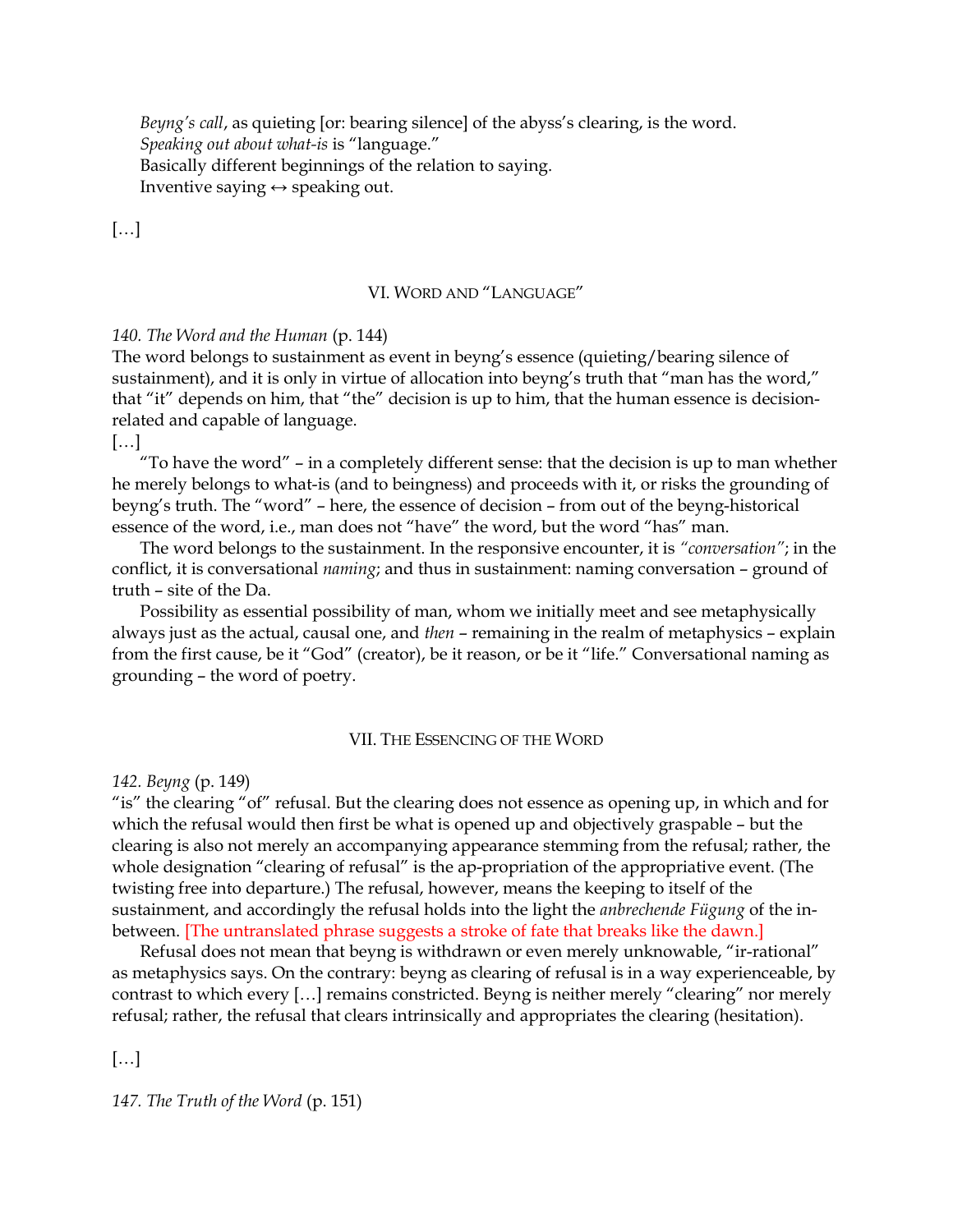is not to be defined as *adaequatio* or *homoiōsis*, nor according to sign-like correspondence or settlement or establishment. The word compels nothing, but rather lets free in the essential sense of first displacing – by attuning – into the attuned clearing, the free region. The word is the opening up of freedom.

Only what is free and inherent in Da-sein can be attuned and, as attuned, can become what listens.

The word liberates into freedom, and freedom seeks for itself – that it might keep safe its essence – the "law" in the sense of the fittingness of that which belongs in the sphere of the clearing of respective freedom.

# […]

149. The Erschweigen of Stillness (p. 152) [cf. the end of the Heraclitus lectures, GA 55] Verschweigen [reticence]: not to say something sayable, i.e., not to communicate it; and this again from various motives (opportunities and aims).

Schweigen [silence]: to want to say something unsayable, but to be unable (silence from incapacity); to leave something unsayable in its unsayability (silence from capacity). The unsayable always various, because the "adequate" "word" is lacking; because the thought is not mastered; because not at all to be considered within the usual realm.

Erschweigen [to bear silence]: the unsaid – because essentially in all saying [it is] pre-said, cosaid, and after-said in its ground, to preserve back the ground of its unsaidness and to preserve all saying in order to retain it as grounded.

This ground of this unsaidness is the abyssal ground as which beyng itself essences.

The Er-schweigen does not arise from the deficiencies of talk, but from belonging to stillness and for stillness.

The word is, inceptively, the silence-bearing [erschwiegene] voice of stillness.

The stillness of the abyssal ground of ap-propriation.

Bearing silence must, at times – in the transition – itself go into saying, but this saying does not break the stillness so much as testify that the saying itself is not capable of forcing what bears silence, since the saying must be appropriated by it.

# […]

151. Stillness (p. 153) Stillness without movement – to sit still, becalmed, without sound. Holding still, being still, "to still": hunger and thirst. Stillness: gatheredness, restraint, "pain" shelter, rest, stopping [Anhalten]. Stillness: neither privation of sound nor merely privation at all. Stillness: the over-flow of the abyssal ground. Overflow from and as articulated refusal [Versagung] – refusal [Verweigerung]. Stillness: to bring to silence; to repose, to gentleness. Stillness and soothing – to let cross over gently into rest.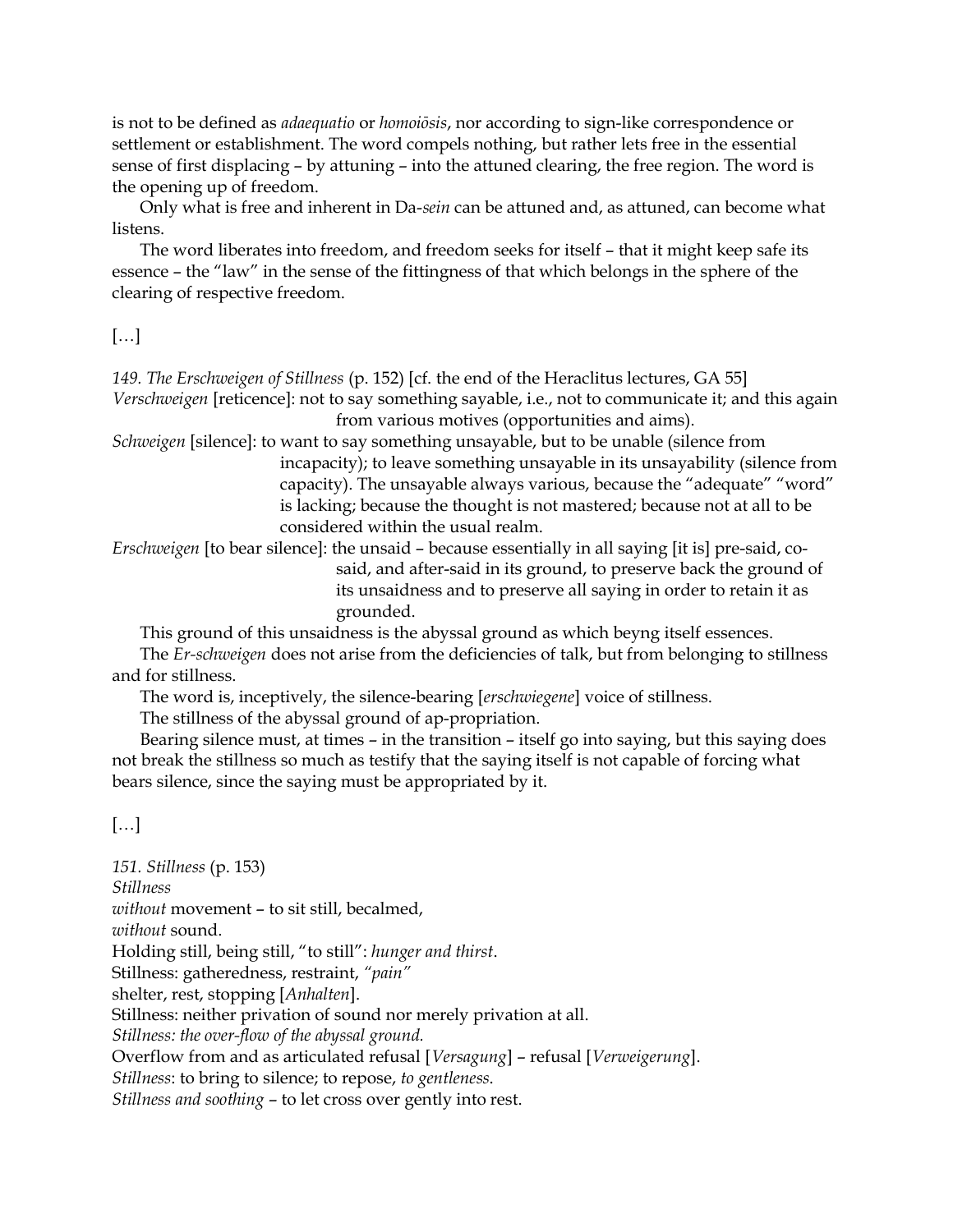[…]

154. Beyng In the articulated refusal, it bestows its truth:

stillness – as attuning, opening displacement into the clearing of what conceals itself.

In bestowing the truth, it ap-propriates the de-parture. As ap-propriation, it grounds its own essencing as sustainment.

# VIII. IMAGE AND SOUND / THE SENSIBLE

156. Not Image-less Thinking, (p. 159) but to think back from the simple images into this. Image – the (compliant) look that joins itself into the hint. What is insignificant in the simple image.

157. Pain

That we are not yet agreed about the sensible version [Sinnenhafte] – still to represent it errantly and not yet to think it. The naming is already wrong – the sensed, felt.

158. What Is Event-Relatedly Inceptive "in the Sensible"

(Sensible-Nonsensible, sound – pain)

The sensible is more "sensual" than metaphysics thinks:

earthier – more sheltering – more inceptive;

the non-sensible is "more supersensible" than metaphysics thinks:

more clearing – more unsheltering – more inceptive.

Why the "difference" sets in here, and how man *adjusts* himself within it as the unexperienced and inceptionless open region – the affixing by tekhnē – eidos – hulē.

The sensible counts as affection and excitation, "stimulus" and pleasure-unpleasure; dull - signless; sheer thronging or tearing forth or activity.

The earthy: what shelters the open region and calls the sky, and moreover only in the ring-dance of the event.

Only thus the strange – the self-fulfilling shelter of what's trusted [or: the familiar, Traute] – what greets.

[…]

# IX. LANGUAGE

160. Language (p. 163)

The conversation of beyng's saga is the *juncture* of letting, protecting, dwelling releasement into freedom, is the fortress, the inconspicuous, sheltering one, the protector of the event. Juncture of dwelling Fortress of pain.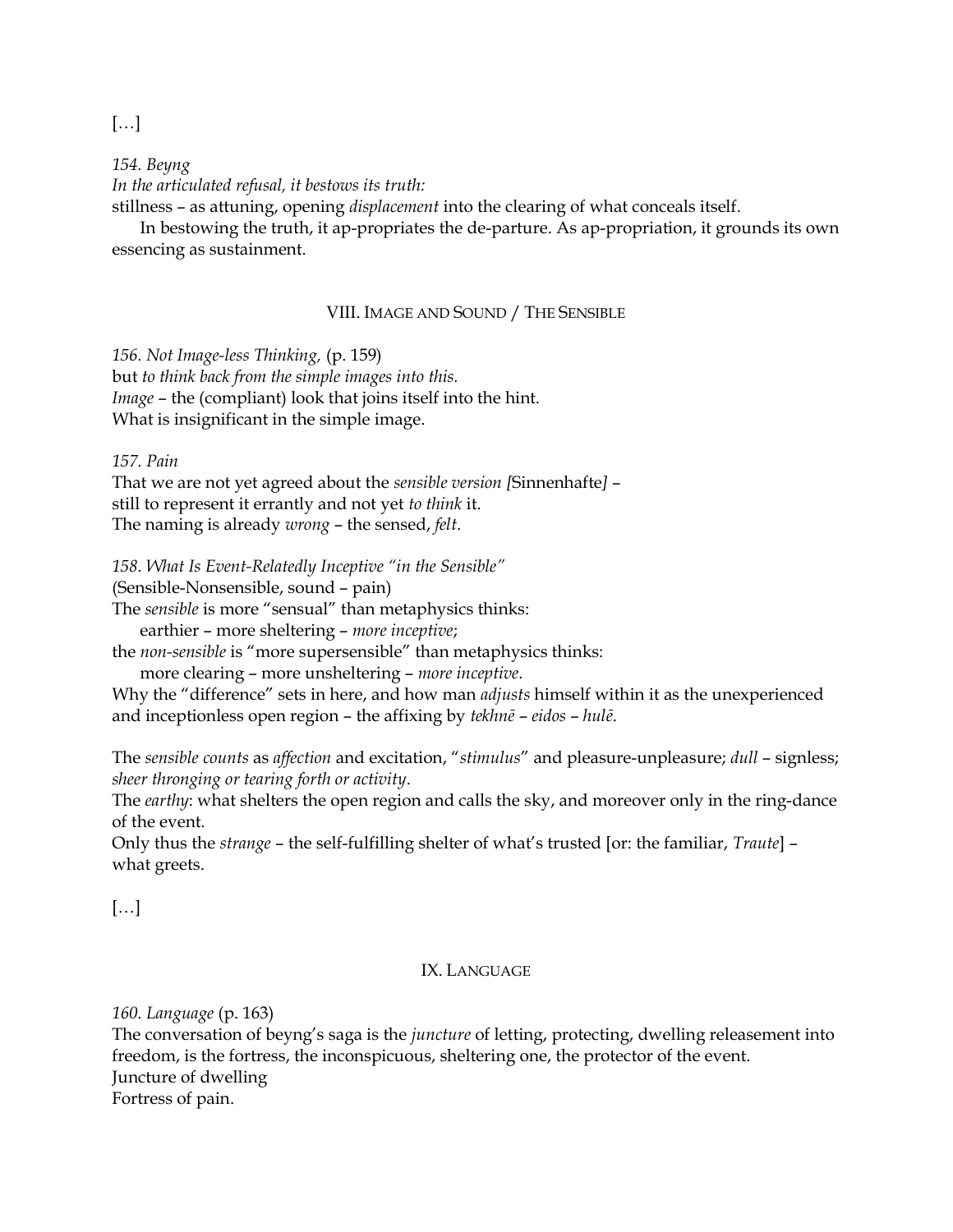## X. LANGUAGE

162. Note (p. 169)

Regarding Hamann's claim [Wort]: "Reason is language, logos." If logos is supposed to be thought in Heraclitus' sense, then this claim says: gathering, sheltering – namely, what presences into the unity of presencing. Yet Hamann's interpretation [of logos] (certainly according to the sense of the Gospel of John) can be set aside here.

More essential here is why it gets called "reason." Reason stands for the reception [Vernehmen] of beings in their being, of objects in their objectivity; this [objectivity] is receivedness [Vernommenheit] in reason, is reason. The being of beings, their beingness, is reason. Even if the fact does not come to light, this [objectivity] remains determined from the difference of beings and being, remains attuned to this difference. But this difference takes place in the divergence [*Unter-Schied*] for world and thing. The divergence takes place as the ringing of stillness [*Geläut*] der Stille]. This is the speaking of language. In everything this leaves unthought, there essences hiddenly what Hamann thinks when he says: Reason is language. Hamann has thought nothing of all that; nevertheless, he has looked into the abyss of language.

Hamann's claim gives a hint into the concealed relation of language to the essence of being, in the sense [or: direction, Sinne] of the difference itself.

163. logos

Once again, it requires meditation on the question: How did logos attain the meaning of saying and speech?

legein – (cf. Heraclitus lectures 1942/43) – lesen – gathering Gathering what presences into presencing presencing in itself [as] gathering from out of Alētheia bringing-forth and thus clearing – sheltering in unconcealedness, collecting the one with the other – holding-together-with: Eon – Logos Accordingly: legein – as homologein (Heraclitus, Fragment 50)

Legein is saying – not [understood] starting from uttering aloud, but from the cor-responsive gathering of the inceptively emergent gathering; starting from the relation to the presencing of what presences – (from the still unthought and inceptively unthinkable *looking after* [Schonen])

Das Gewese – as the gathering of presencing.

To Edouard Mörike's Poems [July 12, 1955]

September Morning (1827) In the fog, the world yet rests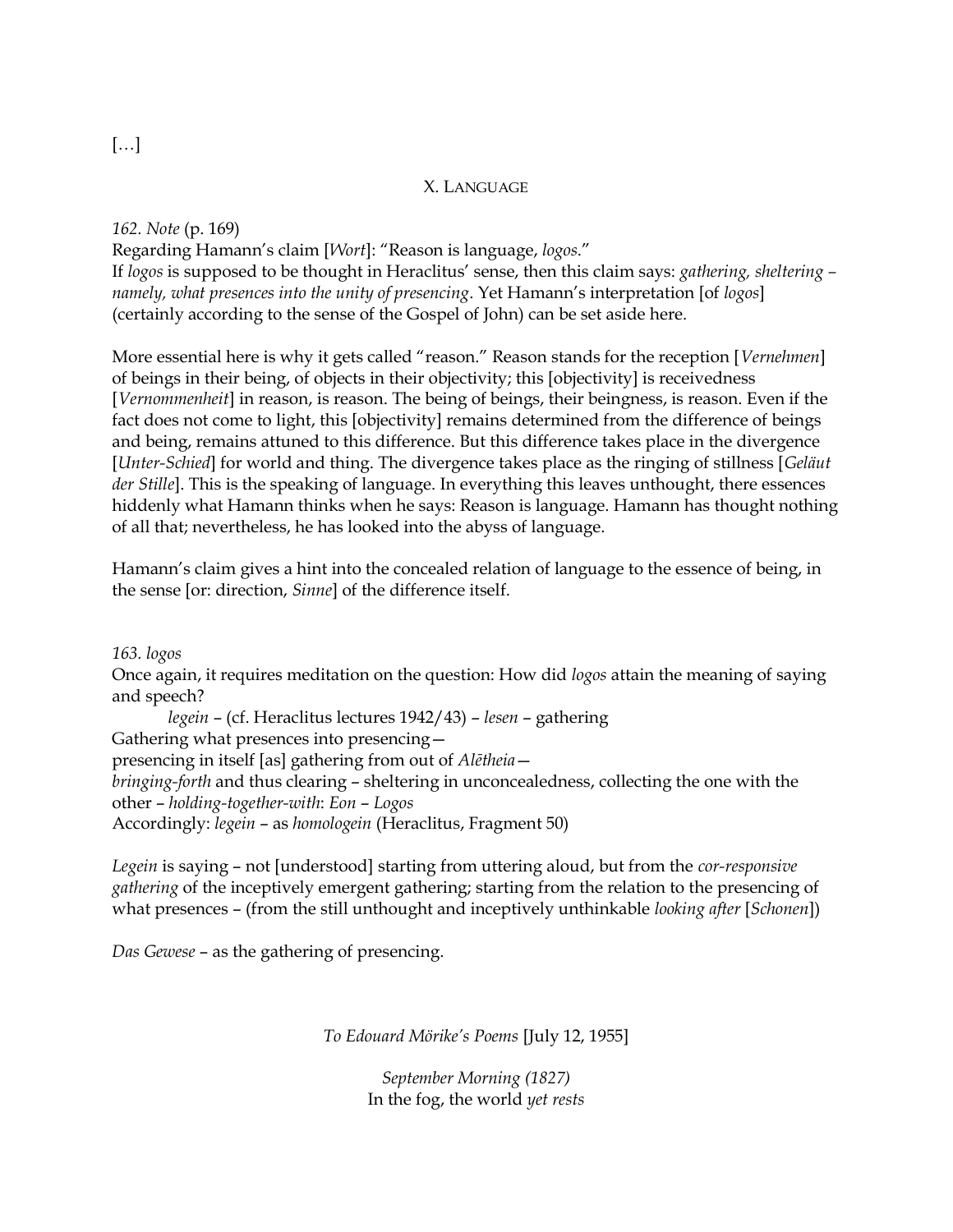Forest and field yet dream: Soon you will see, when the veil falls, The blue heaven undisguised and unmoved [unverstellt], Autumn-mighty the dampened world In warm gold they flow.

## At Midnight (1827)

Serene, night settles over the countryside, Dreaming, leans against the mountains' wall, Her eye now sees the golden scales Of time resting silently in equal pans; And the springs rush forth more boldly, They sing to the mother, the night, into the ear Of the day, Of the day that was today.

The ancient old lullaby, Does not warn her, she is tired of it; To her sky's blueness still sounds sweeter, Equally curved yoke of fleeting hours. Yet always the springs retain the word, In sleep the waters still go on singing Of the day, Of the day passed today.

This evening, I would like to enter into a conversation with you. Such conversations are a matter of fortune. And in a proper conversation, it depends less on the resourcefulness of speaking than on the carefulness and persistence of listening.

/174/

Now, today's effort is especially risky. For it breaks in – at least, so it seems – from the outside and unmediated – into the regulated course of your studies.

Nonetheless, there exists a connection, and precisely to the pedagogy of German language teaching. There you learn of grammar, penmanship, and reading – and about the construction of the language, about writing, about reading and listening to what is spoken and what is written. This pedagogy deals with the manner according to which you are supposed to educate the young to the right use of the mother tongue.

We grow into the *mother* tongue; or, better, from out of it – we grow as from out of a *root* into the maturity of life. The mother tongue is for us so customary and so near that we have a hard time attending expressly to it.

Therefore, we mistake all too easily its power and its fullness.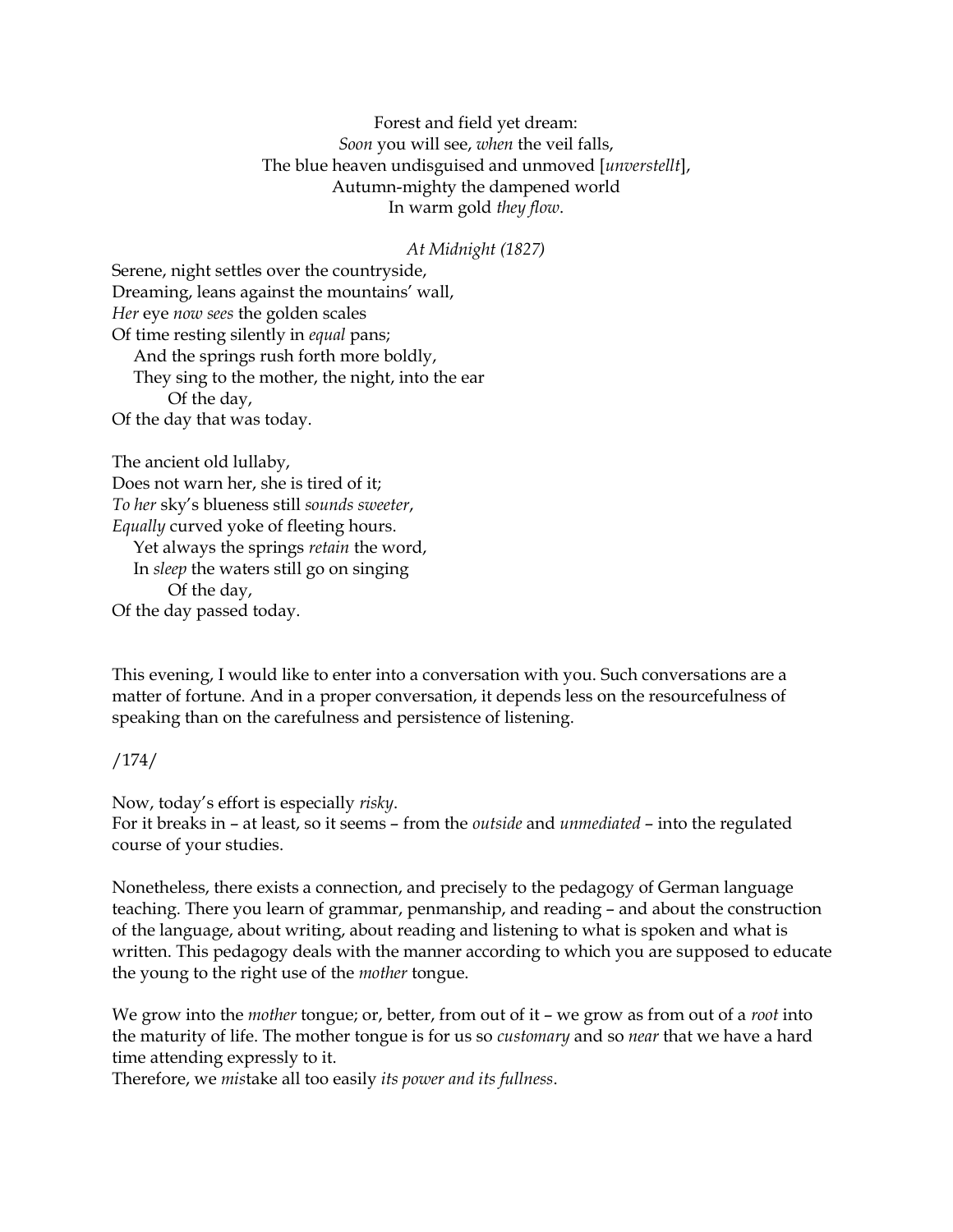Herder says once, concerning the mother tongue,

"A mountain, against which the small number of philosophical abstractions [are] a molehill artfully thrown up – some drops of spirit drained off against the world-sea!"

The everyday use of language serves the intelligibility of people among each other, serves communication. This representation of language pushes today into the extreme. We hardly attend to this process and do not measure its reach [Tragweite]. You know that today, in connection with the constructions of the electronic brain, they are building not only calculating machines but even thinking and translating machines. (Language machines)

### /175/

 All of this is no longer something strange and no incidental excess. The modern form of intelligibility and information *aims* at these machines. The building of such machines is only possible in that we grasp language in advance as an instrument of information and only as this. The relationship of human beings to language is conceived in an uncanny transformation. The trial of this transformation is carried out in all silence.

 Over against that is the discovery, the use of atomic energy – toward which we constantly strive - a very crude matter, which is enacted in the outer regions of our being-there.

For all that, we shall not here make a value judgment about this *process*. It is only necessary to point to it. As if of itself, this pointer gives us a *motive to reflect* on *how* it stands with our relationship to language – how it stands with language itself.

It remains inarguable: language is a means for intelligibility.

Language is that everywhere in the everyday, where it deals with customary relationships.

But there are relationships still other than the customary ones –

Goethe simply calls them the "deeper" ones and says of language:

"In common life we necessarily make progress with language, because we designate only superficial relationships. As soon as the talk is of *deeper* relationships, at once there enters in *another* language, the *poetic.*"

Goethe distinguishes everyday language from poetic language.

Because in this matter the talk is of deeper relationships, we hope to reach through poetic language even deeper into the essence and reign of language.

### /176/

That's why I have selected for our conversation two poems.

The choice of the poet, Edouard Mörike, just as much as the selection of the two poems, at first appears arbitrary.

Only the selected *poems* themselves are capable of *justifying* the choice. The two poems [are] titled: "September Morning" and "At Midnight."

Both are composed in the same year (1827); Mörike's poetry first appeared in 1838.

We will now simply read the poems; "simply" – i.e., unmediatedly and such that we leave behind us the manifold considerations that have already been raised.

Poems! Why still poems? Whither do "poems" belong? And even to speak about poetry -. It is still always and unavoidably a speaking that falls apart [Zerreden].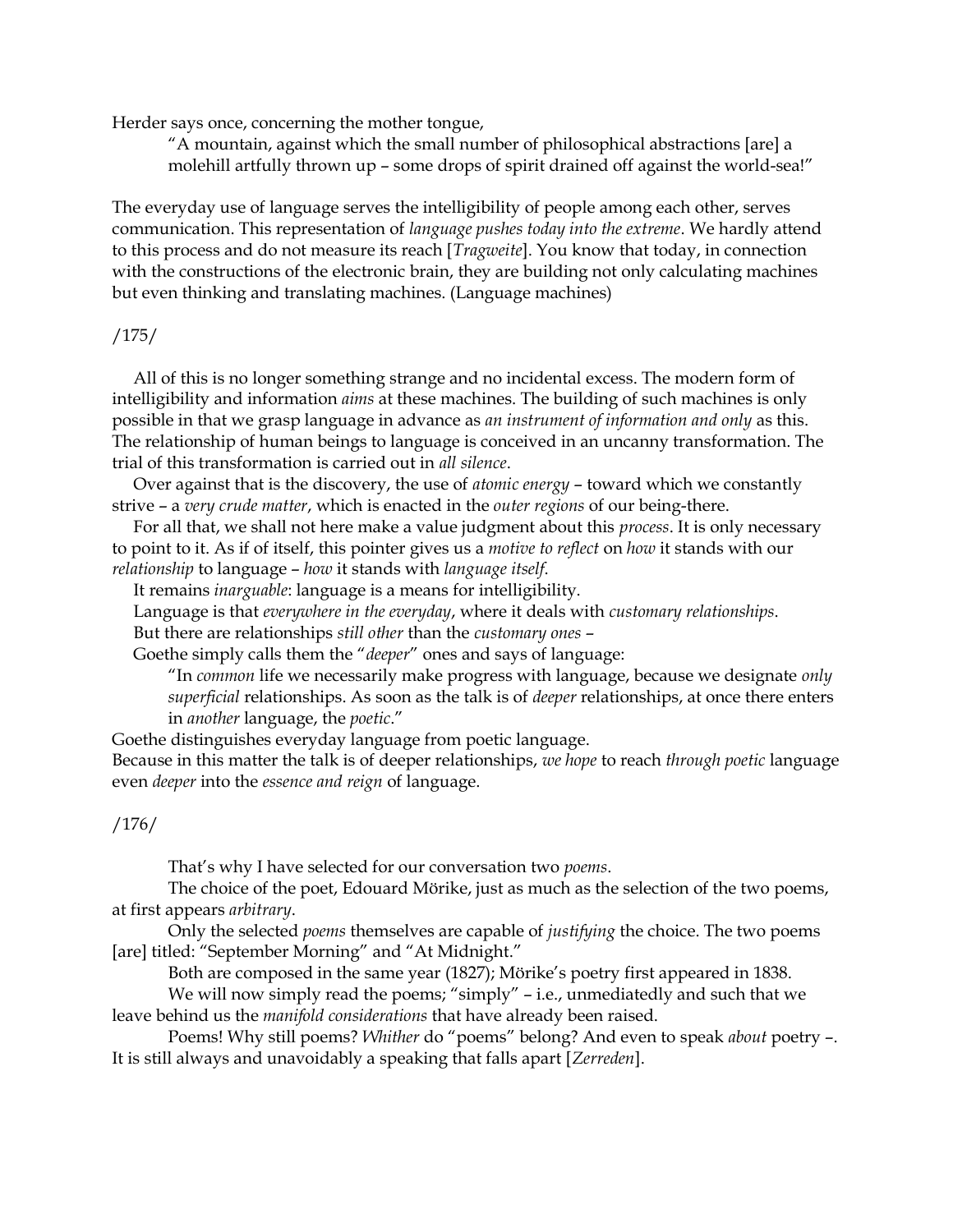We are supposed, if possible, "to experience" [erleben] poems - everyone finds the "experience" in such a case most optimal, if he leaves a poem alone, undisturbed for itself – in a moment, where it perhaps pushes him to grab for a volume of poetry.

But now – to treat concerning "poems."

Yet let us consider them. We will read the first poem.

"September Morning" [see above]

We have read and understood everything -;

no other language than the customary – ; perhaps a single word – at the start of the penultimate line, "Autumn-mighty" – Mighty in the manner of autumn:

- 1. powerful fully developed "ripe" fruits
- 2. Power sheltering in itself seed promising – the blooms to come.

And in the same line, perhaps yet another word "dampened" – a certain contrast to "autumn-mighty" "to dampen, to muffle"  $-$  "to make the fire smoke  $/$  to moderate fire"

# /177/

The forcing [of plants, as in hothouses] and blooming, the luxuriance of summer. "withdrawn"

"restrained" and thus denser, more capable – "mighty"

 "September Morning" "in warm gold" – Gold –| warm Illuminating – warming – pomp – splendor Bringing – guarding – resting Cf. Pindar, Isthm. V: O Mother of Helios, goddess rich in names, By your will, men believe gold to be Great in might [megasthenē], overwhelming all else.

Have read – to read? To assemble word for word. |to concentrate on what is said – what is unsaid.

 What does the poem say! | Description of nature and, by contrast, man "Making a statement" – "Expressing feelings" Title: "Time of year and time of day" | September – Autumn (Writing style!) Decline of the year Morning: Arising [or: emerging]

Dawn [or: earliness]

Which saying? "No propositions" Instituted: Emergence of the autumn day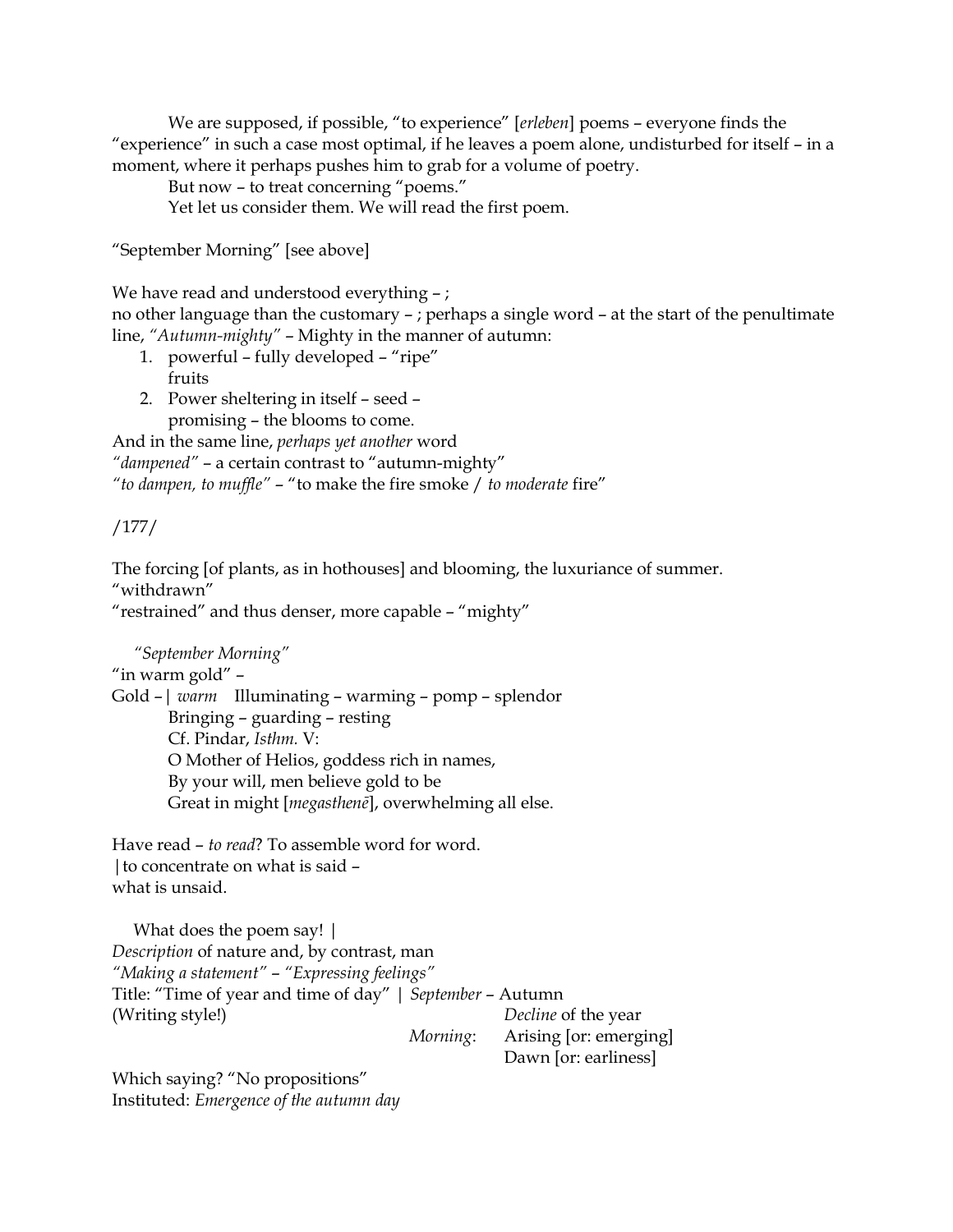the whole of the poem "brought to language"

 sheltered into language. Its "entirety"?! as language

/178/

The second poem "At Midnight" [see above] Title – middle of time – |"time itself"|

The structure of the poem in its descriptive shape. Two stanzas of 8 lines each – in each: the fifth and sixth lines indented; the seventh line only two words: "Vom Tage [of the day]" even further indented. The eighth line swings back again – but now: even sharper – *against* the night. | middle of time | the past  $-$  | what always returns | What is incidental, in each case precisely changing – uniqueness putting to sleep "monotonous" contrary to that, the crucial lines – in each case, the third and fourth the night as midnight "sees" – "hears"! "To her… still sounds sweeter"! sky's blueness blueness of the night as mother blueness of the day middle the golden scale | "equal pans" – equally curved yoke  $\setminus$ time | "weighed out" into stillness *Poetry* –  $|$  instituted saying –  $|$ Instituting – calling-forth

 to ground to give as a gift to build (erect) the dwelling of humans the remainder: what endures – what grants – unhoped-for entering Inexhaustible – (same) Saying – "language"?

/179/

Poems – whither do they belong - ? Place of the poem. What has come to be literarily – what has been written. Beforehand – song – word and manner toward celebration in the enhanced life – of society – now – external use – "the absolute poem" – Goethe! The spontaneity of the heart's proper oscillation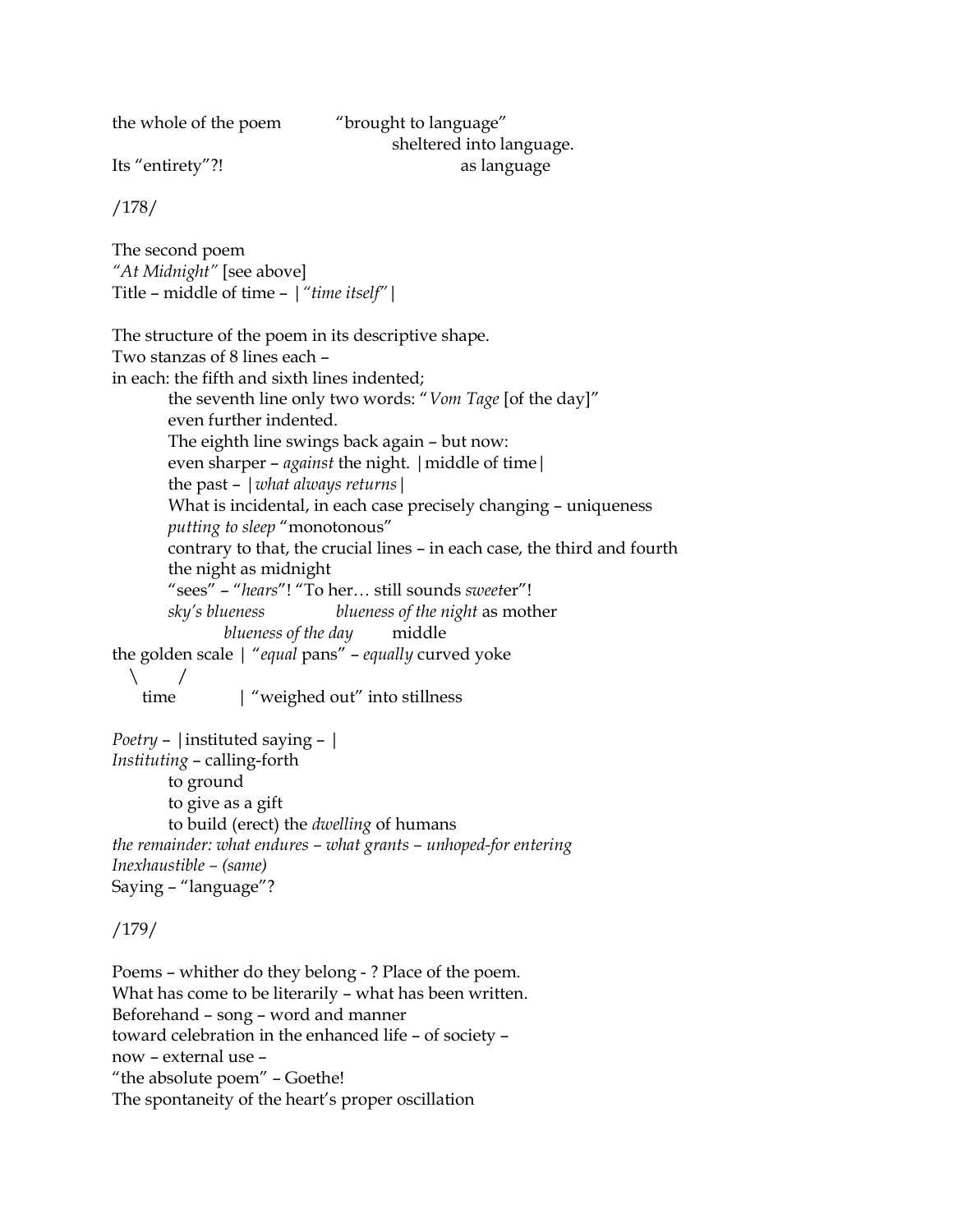| | saying itself [as] singing!

What is language? To speak about language! To talk about poetry.

And yet! On the sea – to return to old shores the traditional representation – "grammar" "logic"

Wilhelm von Humboldt (Herder – Hamann)

"Man is only man through language; but in order to invent language, he had already to be man." On the Comparative Study of Language, 1820

"Language is worldview"

"Expression of spirit and the worldview of the speaker."

"... a true world, which the spirit, by the interior labor of its might, has to set between itself and the objects."

/180/

Language as energeia [being at work] and ergon [work, product] Humboldt German Idealism |Kant – Leibniz|

Every speaking about – to take back – to set the poems free into their "shape" gathering of placing-toward [Zu-Stellen] of "what endures" (event)

Astonishing – to learn wonder – before the mystery of the inapparent. Language – saying – the nearest and the near. The way to what is near is the longest.

# Additions

1.

Humboldt On the Comparative Study of Language 1820 "Man is only man through language; but in order to invent language, he had already to be man."

"Language must lie … wholly and already in context in man."

"Language is the character of our reason, by which alone it achieves shape and grows forth." Herder /181/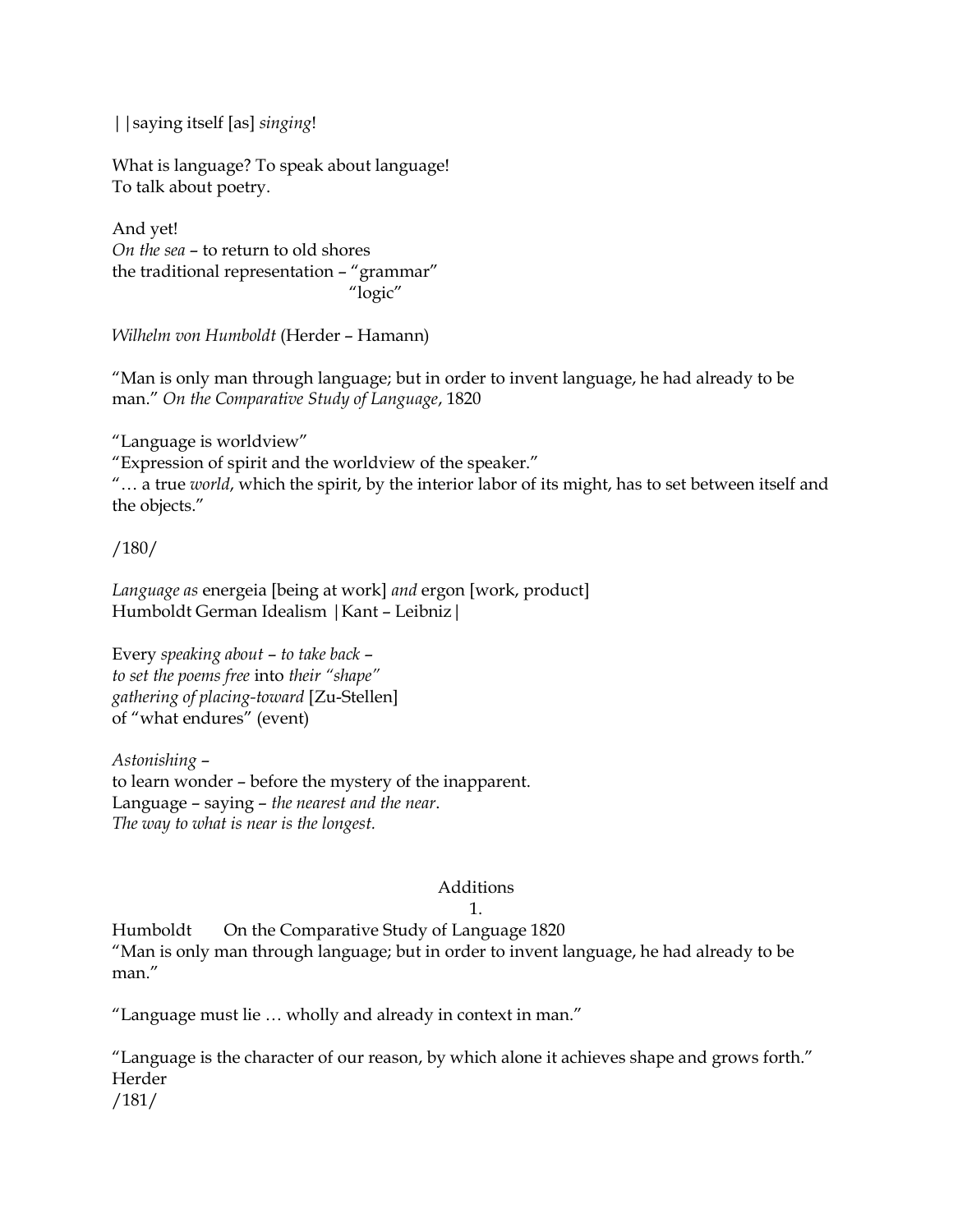$\mathcal{L}$ 

Herder: Poesy is the originary language of humanity. But what is poesy?

3.

Every institution [Stiftung] is inexhaustible.

# Image and Word

The theme of this seminar is circumscribed by the title "Image and Word."

Thereby we avoid, where possible, all detours, but we also do not preconceive the matter. Rather, we let the conversation itself attain it; initially, an indication will suffice of what is supposed to give to the conversation the always necessary foothold. We take the guiding threads from five regions that seem to lie far apart from one another, namely:

- 1. From Augustine, Confessions, Book 10, Chapters 7-8
- 2. A designation from "the experience of thinking"
- 3. From Tsuang-Tse, "The Bell-Stand"<sup>17</sup>
- 4. Paul Klee's Jena talk "On Modern Art" 1924 main ideas
- 5. Heraclitus, Fragment 112

One could well think that already a single one of these guiding threads would be broad-ranging enough to spend a few hours on, to follow it with some meditativeness.

But the threads named are so properly interwoven that a web becomes visible in them, one which shows into an area of concern [Gewese] that we do not otherwise catch sight of.

(We are addressed by it from a great distance through the title "Image and Word.")

The necessarily *fleeting* pursuit of the five guiding threads would like, however, to become at the same time a motive, to pursue further on! in thought the web that is the texture of a veil, which unveils in that it veils over, namely, the imageless aspect of the wordless.

Preparation for the single hours consists comparatively little in knowledge of the named texts. It is more a matter of *concentrating on the capacity* to listen to one another, i.e., to receive what the individual, in each case in conversation, precisely is not in a position to say.

Such concentration demands a *readiness* for the *puzzlingness* of the matters and contexts that approach us in conversation.

<sup>&</sup>lt;sup>17</sup> [This is the story of wood-carver Khing, who explains his art as a matter of fasting until he has forgotten himself and his purposes and can see the potential in the wood. In one translation, it is section 10 of chapter 19, "The Full Understanding of Life."]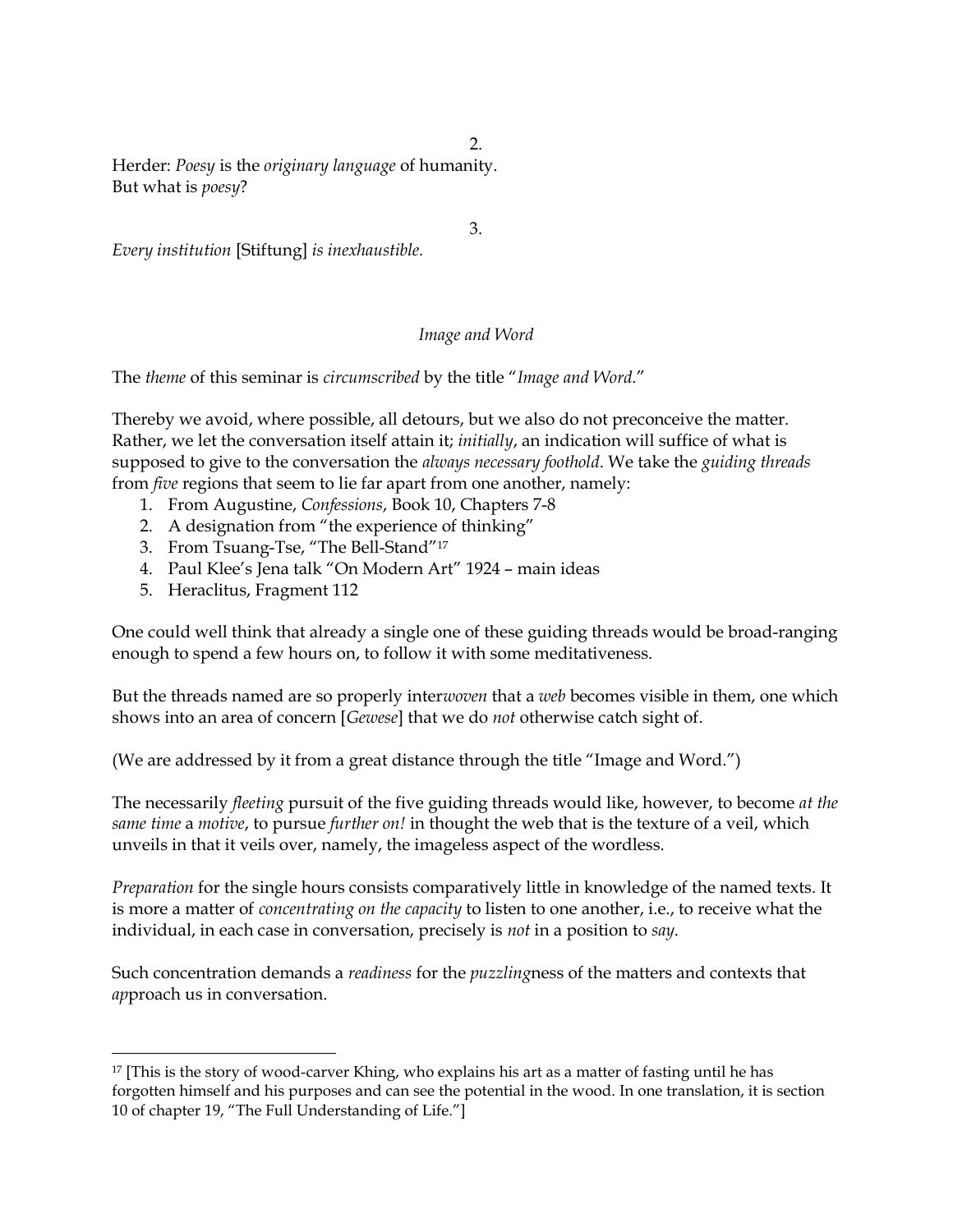The style of such a conversation does not admit of being described beforehand; it must arise as an image from out of the matter, as measured by how we are approached by it and thus learn that we are already admitted into it.

Because the pressing questions are manifold, the class size remains nevertheless limited; interventions [or interruptions] cannot be avoided, as little as certain school-mandated practices.

This demands, or at least so it seems, already at the start, that we first of all propose univocal statements concerning what is meant by the names in the title: What does 'image' mean? What does 'word' mean?

If we wanted to answer these questions on the well-worn track of definitions, then we would destroy for ourselves by such a procedure the way into the conversation.

Fortunately – because from destiny – we understand now already what the names say, even if this understanding is bound by unproven opinions and at the same time blurs in indeterminacy.

More important than completeness in the possession of definitions, which only offers the appearance of a rigorous thinking, is, meanwhile, to attend to the following: that with the elucidation of the themes "image and word" we stand amidst the distress of our age and deal with no side issues or merely aesthetic things.

The transformation of essence of image and word – and that of the human relation to both – does not first arise from a contemporary cluelessness and a consequent misuse of image and word; the designated transformation is really driven by an *im*-pulse from whose essential origin one looks away.

Therefore, we are led in the course of the conversation, if not to work out definitions for 'image' and 'word,' yet to clarify the region into which the two names speak.

But that requires, of course, a rough indication of the direction of the way that the conversation would like to go.

Part 2: Toward the Question Concerning Art

Toward the Question Concerning Art

Art and Space

The Artwork and "Art History"

Meditation on Essence and Conduct of the "Science" of Art History